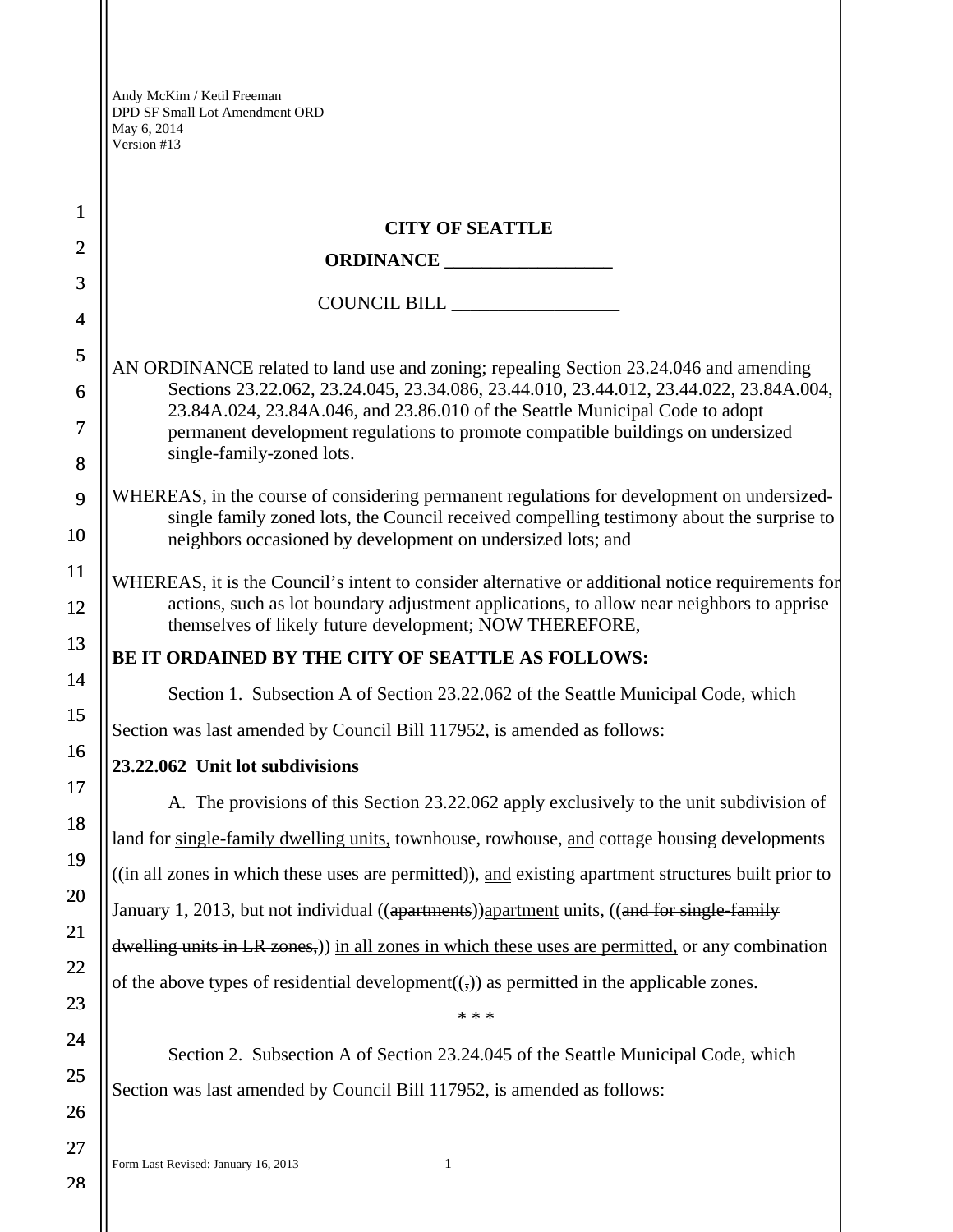## **23.24.045 Unit lot subdivisions**

A. The provisions of this Section 23.24.045 apply exclusively to the unit subdivision of land for single-family dwelling units, townhouse, rowhouse, and cottage housing developments ((in all zones in which these uses are permitted)), and existing apartment structures built prior to January 1, 2013, but not individual apartment units, ((and for single-family dwelling units in LR zones,)) in all zones in which these uses are permitted, or any combination of the above types of residential development $((,))$  as permitted in the applicable zones.

Section 3. Section 23.24.046 of the Seattle Municipal Code, which Section was last amended by Ordinance 123809, is repealed:

\* \* \*

### ((**23.24.046 - Multiple single-family dwelling units on a single-family lot**

A. The provisions of this Section 23.24.046 apply exclusively to the short subdivision of a lot in a single-family zone containing more than one existing single-family dwelling unit.

B. A lot in a single-family zone containing more than one (1) existing single-family dwelling unit may be divided in accordance with this chapter as long as each of the following conditions is satisfied:

1. Each existing single-family dwelling unit was legally established by permit or is eligible to be established as a nonconforming development in accordance with Section 23.42.102, Establishing nonconforming status;

2. Each existing single-family dwelling unit was constructed prior to February 20, 1982;

3. Each resulting lot has one (1), but no more than one (1), existing single-family dwelling unit;

Form Last Revised: January 16, 2013 2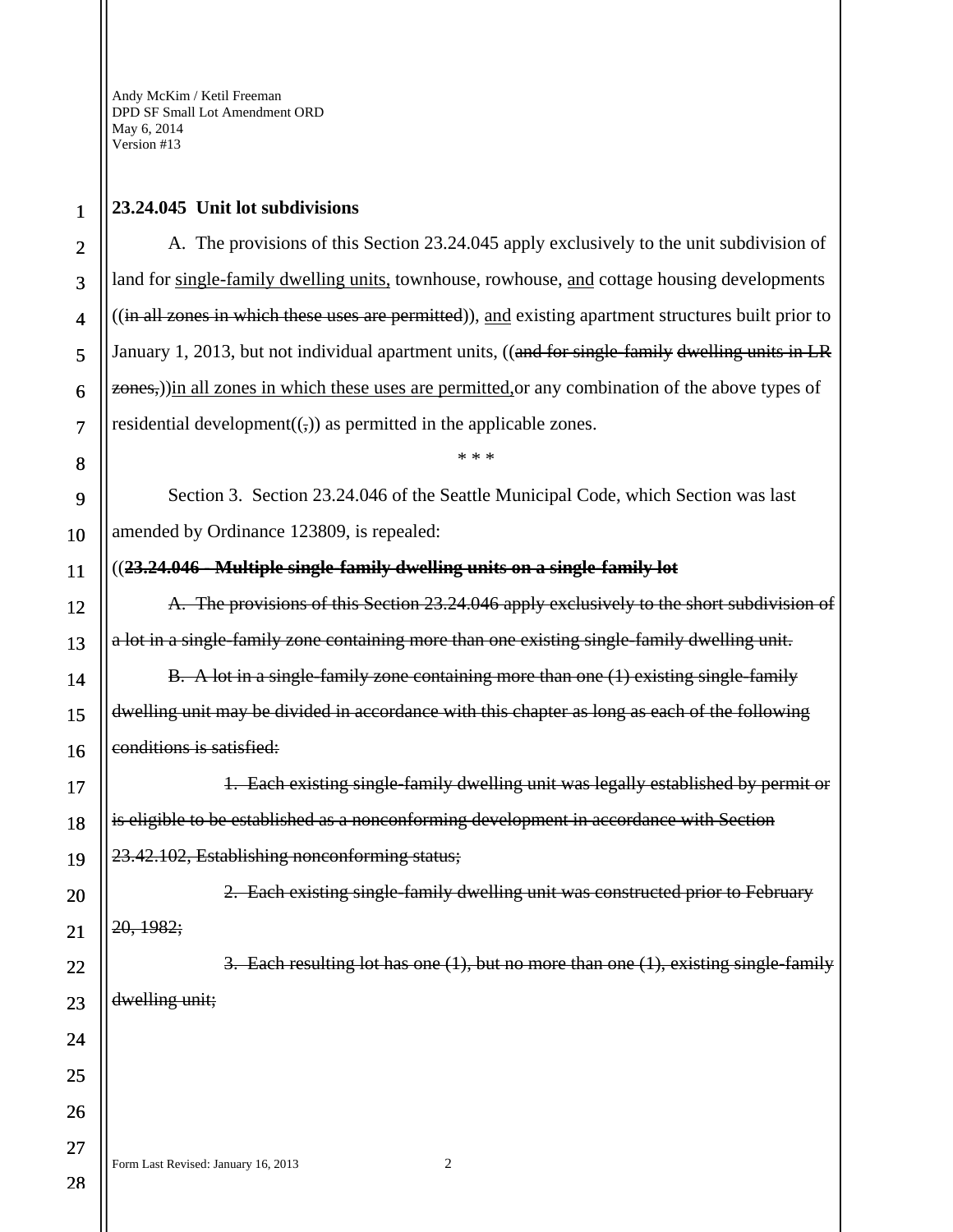| 1              | 4. Parking is provided in accordance with Section 23.44.016, Parking location                         |
|----------------|-------------------------------------------------------------------------------------------------------|
| $\overline{2}$ | and access, unless the Director determines that at least one (1) of the following conditions is       |
| 3              | present:                                                                                              |
| 4              | a. Providing parking accessory to an existing single family dwelling unit                             |
| 5              | is undesirable or impractical because of the location of an environmentally critical area, existing   |
| 6              | drainage patterns, natural features such as significant trees, or access to a resulting or adjacent   |
| 7              | lot; or                                                                                               |
| 8              | b. The short subdivision cannot be configured to provide parking in                                   |
| 9              | compliance with Section 23.44.016;                                                                    |
| 10             | If the Director determines that at least one (1) of the foregoing conditions is present, the Director |
| 11             | may waive or modify the parking requirements of Section 23.44.016 as long as the short                |
| 12             | subdivision does not reduce the number of off-street parking spaces existing prior to the short       |
| 13             | subdivision. In connection with such waiver or modification, the Director may require access and      |
| 14             | parking easements as conditions of approval of the short subdivision; and                             |
| 15             | 5. Each resulting lot conforms to all other development standards of the zone                         |
| 16             | unless the Director determines that the short subdivision cannot be approved if such standards        |
| 17             | are strictly applied and modification or waiver of some or all of such standards would further the    |
| 18             | public interest. If the Director makes such determination, then the Director may waive or modify      |
| 19             | development standards, provided that:                                                                 |
| 20             | a. Each existing single family dwelling unit shall be set back at least three                         |
| 21             | (3) feet from each common lot line in the short subdivision; and                                      |
| 22             | b. No resulting lot shall be smaller than one thousand eight hundred                                  |
| 23             | $(1,800)$ square feet.                                                                                |
| 24             |                                                                                                       |
| 25             |                                                                                                       |
| 26             |                                                                                                       |
| 27             |                                                                                                       |
| ററ             | 3<br>Form Last Revised: January 16, 2013                                                              |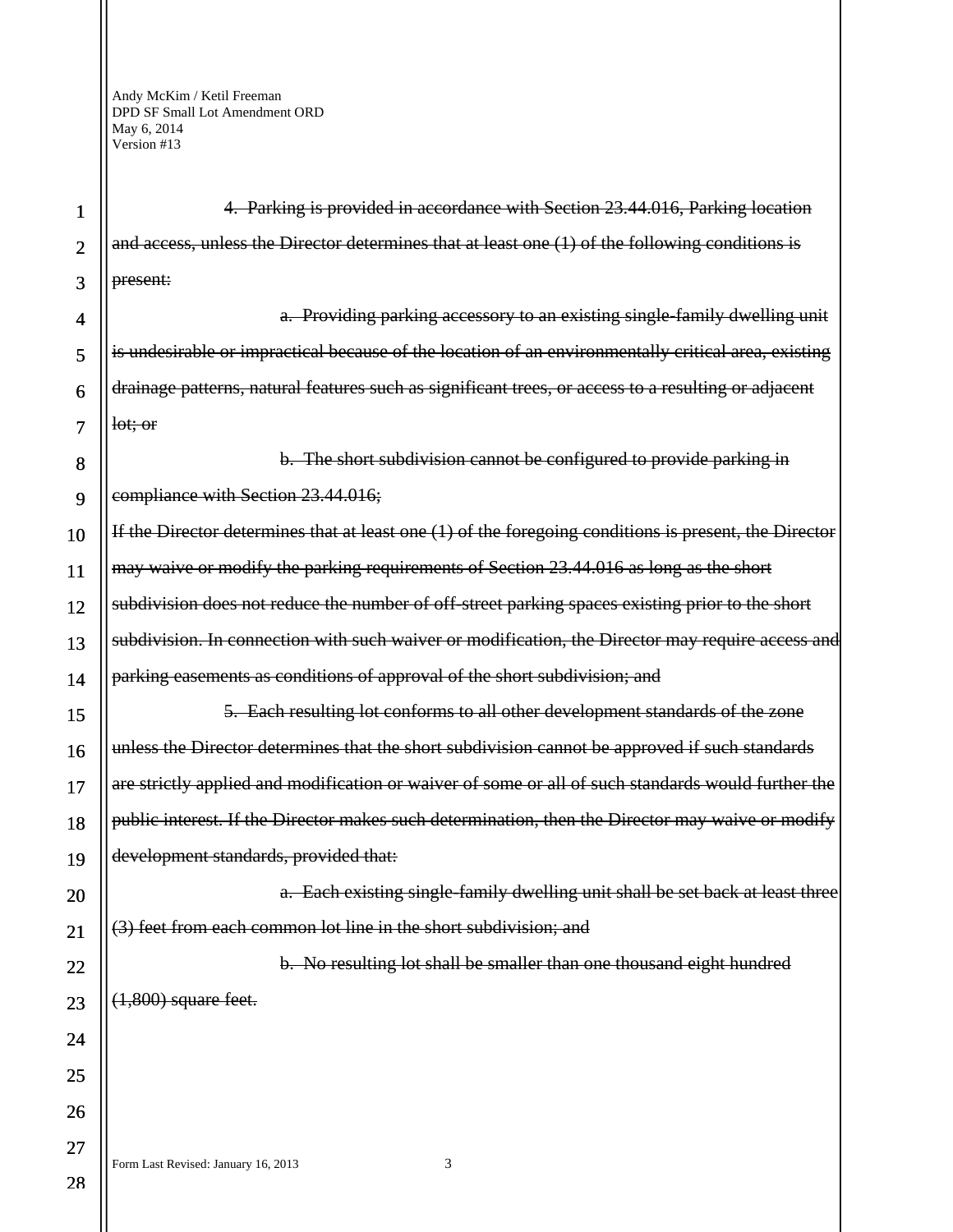| $\mathbf{1}$             | C. Structures on lots for which the Director has waived or modified development                  |  |  |
|--------------------------|--------------------------------------------------------------------------------------------------|--|--|
| $\overline{2}$           | standards according to subsection B of this section will be treated as nonconforming and be      |  |  |
| 3                        | subject to Section 23.42.112.                                                                    |  |  |
| $\overline{\mathcal{A}}$ | D. Short subdivision of a lot under this Section 23.24.046 is exempt from the                    |  |  |
| 5                        | requirements of subsection 23.24.040.A.9, unless a lot is created that does not have an existing |  |  |
| 6                        | single family dwelling unit.)                                                                    |  |  |
| 7                        | Section 4. Subsection B of Section 23.34.086 of the Seattle Municipal code, which                |  |  |
| 8                        | Section was last amended by Ordinance 122311, is amended as follows:                             |  |  |
| 9                        | 23.34.086 Pedestrian designation (suffix P), function and locational criteria( $($ ;))           |  |  |
| 10                       | * * *                                                                                            |  |  |
| <b>11</b>                | B. Locational ((Criteria)) criteria. Pedestrian-designated zones are most appropriate on         |  |  |
| 12                       | land that is generally characterized by the following conditions:                                |  |  |
| 13                       | 1. Pedestrian district surrounded by residential areas $((\text{and/or}))$ or major activity     |  |  |
| 14                       | centers; or a commercial node in an urban center or urban village;                               |  |  |
| 15                       | 2. NC zoned areas on both sides of an arterial, or NC zoned block ((faces)) fronts               |  |  |
| 16                       | across an arterial from a park, major institution, or other activity center; and                 |  |  |
| 17                       | 3. Excellent access for pedestrians, transit, and bicyclists.                                    |  |  |
| 18                       | Section 5. Subsections A, B, C, D and E of Section 23.44.010 of the Seattle Municipal            |  |  |
| 19                       | Code, which Section was last amended by Ordinance 123978, are amended as follows:                |  |  |
| 20                       | 23.44.010 Lot requirements                                                                       |  |  |
| 21                       | A. Minimum ((Lot Area)) lot area. The minimum lot area shall be as provided in Table A           |  |  |
| 22                       | for 23.44.010:                                                                                   |  |  |
| 23                       | <b>Table A for 23.44.010</b><br>Minimum lot area                                                 |  |  |
| 24                       | ((S.F.))SF ((Zone))zone<br>Minimum ((Lot Area Required))lot<br>area required                     |  |  |
| 25                       | $9,600$ square feet (sq. ft.)<br>((S.F.))SF 9600                                                 |  |  |
| 26                       |                                                                                                  |  |  |
| 27                       |                                                                                                  |  |  |

Form Last Revised: January 16, 2013 4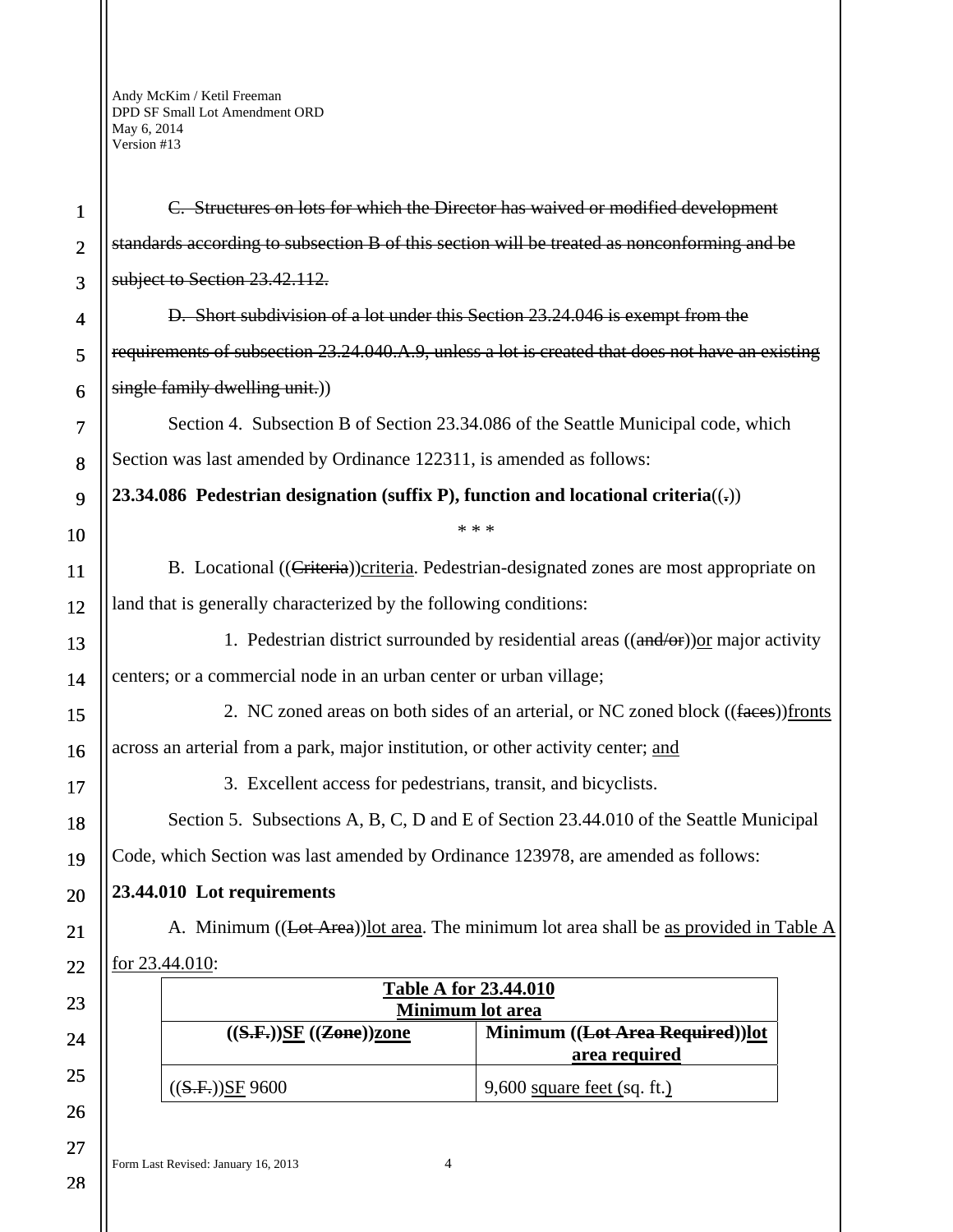| ((S.F.))SF 7200                                                                                     | 7,200 sq. ft.                                                   |  |
|-----------------------------------------------------------------------------------------------------|-----------------------------------------------------------------|--|
| ((S.F.))SF 5000                                                                                     | 5,000 sq. ft.                                                   |  |
| Submerged lands shall not be counted in calculating the area of lots for the purpose of             |                                                                 |  |
| these minimum lot area requirements, or the exceptions to minimum lot area requirements             |                                                                 |  |
| provided in this ((section))Section 23.44.010. A parcel that does not meet the minimum lot area     |                                                                 |  |
| requirements or exceptions of this Section 23.44.010, and that is in common ownership with an       |                                                                 |  |
| abutting lot when the abutting lot is the subject of any permit application, shall be included as a |                                                                 |  |
| part of the abutting lot for purposes of the permit application.                                    |                                                                 |  |
| B. Exceptions to ((Minimum Lot Area Requirements))minimum lot area requirements.                    |                                                                 |  |
| The following exceptions to minimum lot area requirements are allowed, ((subject to the             |                                                                 |  |
| development standards for undersized lots in subsection 23.44.010.C, except as limited              |                                                                 |  |
| under))subject to the requirements in subsection 23.44.010.B.2, and further subject to the          |                                                                 |  |
| requirements in subsection 23.44.010.B.3 for any lot less than 3,200 square feet in area:           |                                                                 |  |
| 1. A lot that does not satisfy the minimum lot area requirements of its zone may                    |                                                                 |  |
| be developed or redeveloped ((separately)) under one of the following circumstances:                |                                                                 |  |
|                                                                                                     | a. "The Seventy-Five/Eighty Rule." The Seventy-Five Eighty Rule |  |
| exception may be applied to allow separate development of lots already in existence in their        |                                                                 |  |
| current configuration, or new lots resulting from a full subdivision, short subdivision or lot      |                                                                 |  |
| boundary adjustment. In order to qualify for this exception, the lot must have an area at least 75  |                                                                 |  |
| percent of the minimum required for the zone and also at least 80 percent of the mean area of the   |                                                                 |  |
| lots within the same block front, subject to the following provisions:                              |                                                                 |  |
| 1) ((If the lot was established as a separate building site in the                                  |                                                                 |  |
| public records of the county or City prior to July 24, 1957, by deed, contract of sale, mortgage,   |                                                                 |  |
| property tax segregation, platting or building permit and has an area of at least 75 percent of the |                                                                 |  |
| minimum required lot area and at least 80 percent of the mean lot area of the lots on the same      |                                                                 |  |
|                                                                                                     |                                                                 |  |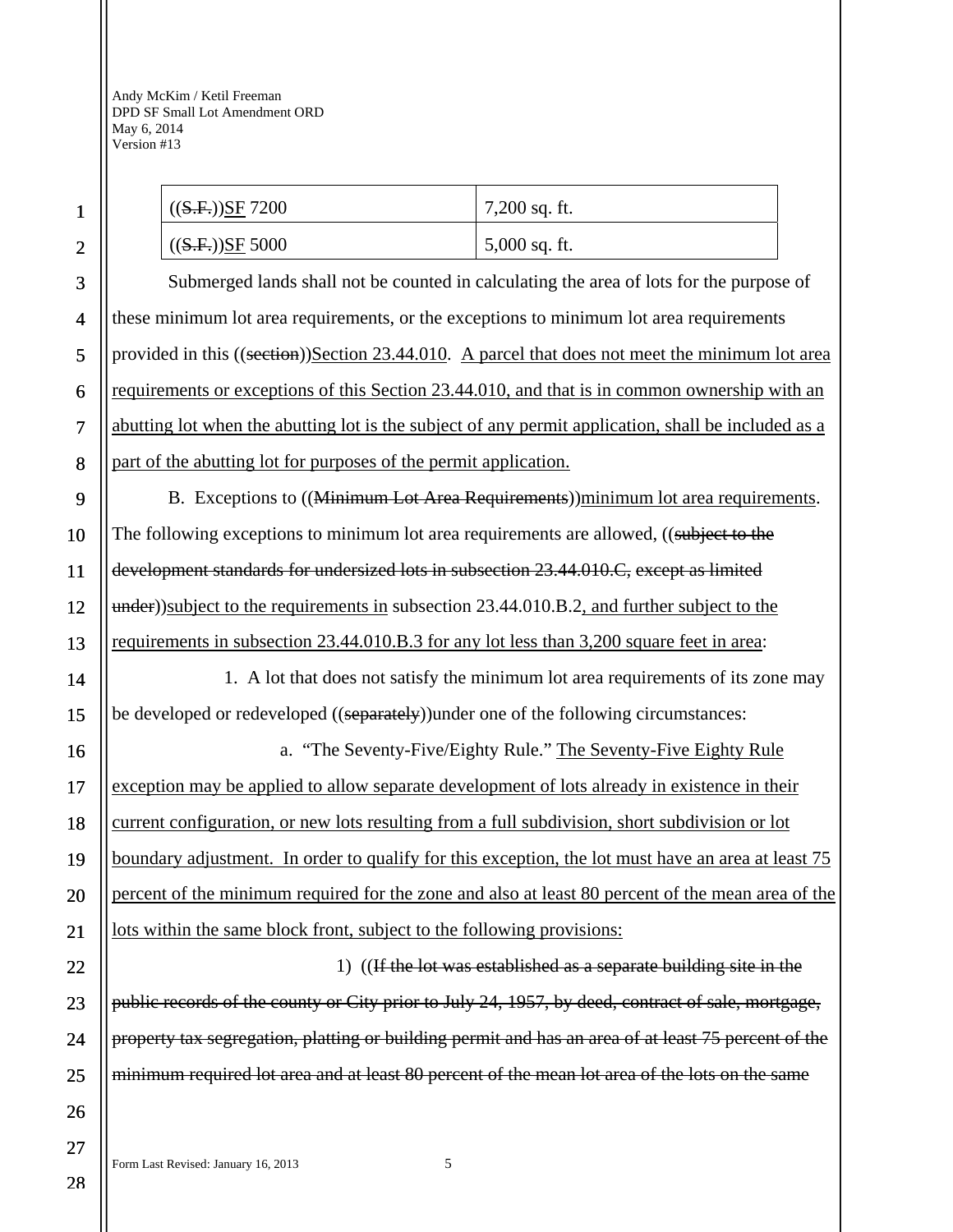Form Last Revised: January 16, 2013 6 1 2 3 4 5 6 7 8 9 10 11 12 13 14 15 16 17 18 19 20 21 22 23 24 25 26 27 block face and within the same zone in which the lot is located (Exhibit A for 23.44.010), or))To be counted as a separate lot for the purposes of calculating the mean area of the lots on a block front, a lot must be entirely within a single-family zone, and must be currently developed as a separate building site or else currently qualify for separate development based on facts in existence as of the date a building permit, full or short subdivision, or lot boundary adjustment application is filed with the Department. The existence of structures or portions of structures on the property that is the subject of the application may be disregarded when the application indicates the structures or portions of structures will be demolished. In cases where this exception is applied for the purpose of a lot boundary adjustment, the calculation shall be based on the existing lots as they are configured before the adjustment. 2) ((If the lot is or was created by subdivision, short subdivision or lot boundary adjustment, is at least 75 percent of the minimum required lot area, and is at least 80 percent of the mean lot area of the lots on the same block face within which the lot will be located and within the same zone (Exhibit A for 23.44.010)). To be counted as a separate lot for the purposes of calculating the mean area of the lots on a block front, a lot must have at least 10 feet of frontage on the street the calculation is applied to. 3) Lots developed with institutional uses, parks, or nonconforming nonresidential uses may be excluded from the calculation. There must, however, be at least one lot on the block front used for the calculation other than the property that is the subject of the platting, lot boundary adjustment, or building permit application that this exception is being applied to. 4) If property is to be subdivided or its lot lines are modified by a lot boundary adjustment that increases the number of lots that qualify for separate development, the property subject to the subdivision, or the lots modified by the lot boundary adjustment, shall be excluded from the block front mean area calculation.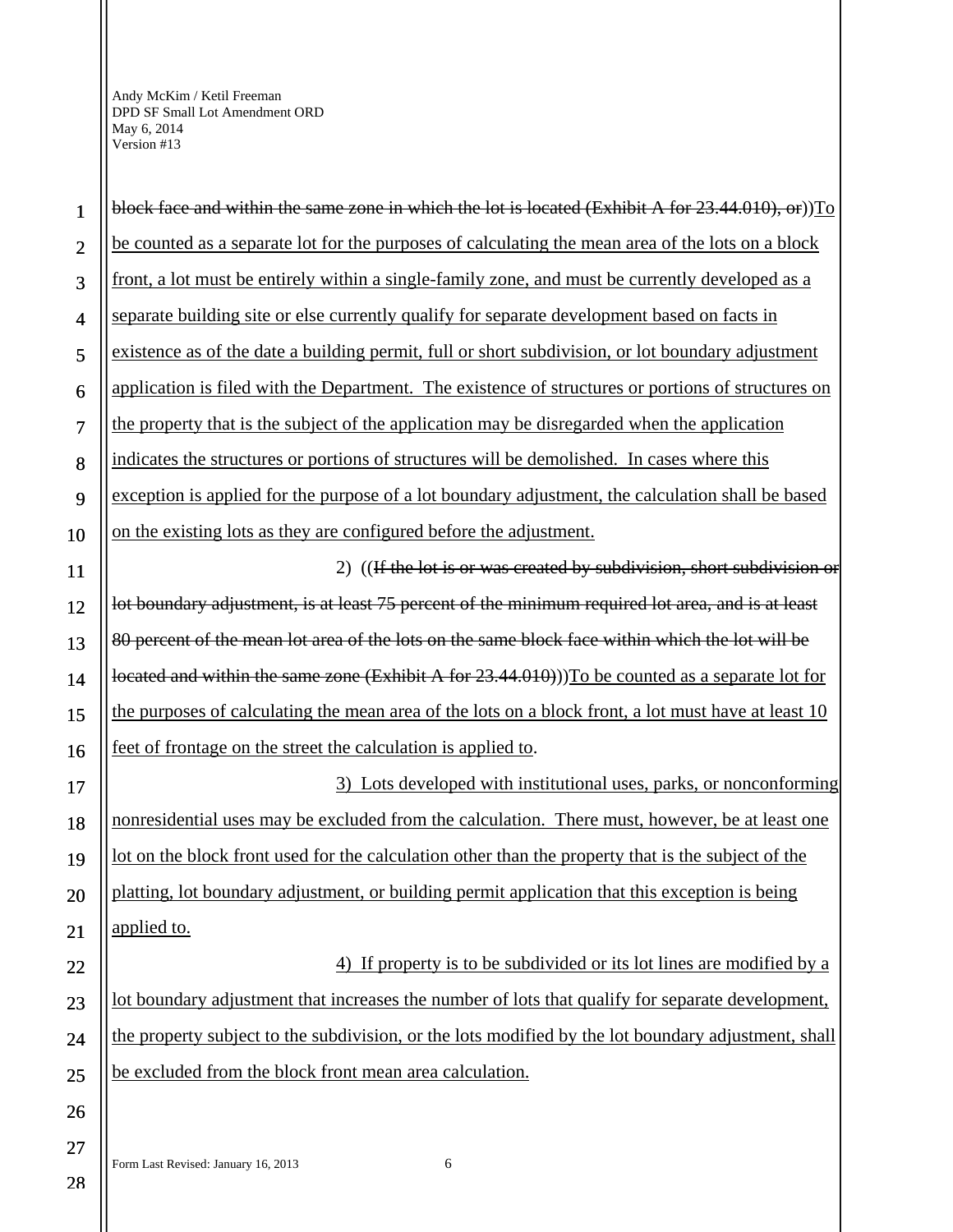1 2 3 4 5 6 7 8 9 10 11 12 13 14 15 16 17 18 19 20 21 22 23 24 25 26 27  $((3))$ 5) For purposes of this subsection 23.44.010.B.1.a, if the platting pattern is irregular, the Director will determine which lots are included within a block  $((\text{face})$ front. ((4) A determination whether a lot qualifies for this exception shall be made on the basis of facts in existence as of the date of application for a short plat or building permit for that lot.)) 6) If an existing or proposed lot has frontage on more than one street, the lot may qualify for this exception based on the calculation being applied to any street on which the lot has at least 30 feet of frontage. If a proposed lot has frontage on multiple streets but does not have 30 feet of frontage on any street, the exception may be applied based on the calculation along the street on which the lot has the most frontage, provided the lot has at least 10 feet of frontage on that street. If the lot has less than 30 feet of frontage on any one street but equal frontage on multiple streets, the rule may be applied based on the calculation along any one of the streets, provided the lot has at least 10 feet of frontage on that street.  $((5))7$ ) New lots created pursuant to subsection  $23.44.010.B.1.a((-2))$  or subsection  $23.44.010.B.1.b$  shall comply with the following standards: a) ((for))For a lot that is subdivided or short platted, the configuration requirements of subsections 23.22.100.C.3 and 23.24.040.A.9 or with the modification provisions of subsections 23.22.100.D and 23.24.040.B, as applicable; or b) ((for))For an existing lot that is reconfigured under the provisions of Chapter 23.28, the configuration requirements of subsection 23.28.030.A.3 or with the  $((\text{or})$ )modification provisions of subsection 23.28.030.A.4. b. "The 100 Percent Rule." The 100 Percent Rule exception may be applied to allow separate development of lots already in existence in their current configuration, or new lots resulting from a full subdivision, short subdivision, or lot boundary adjustment. To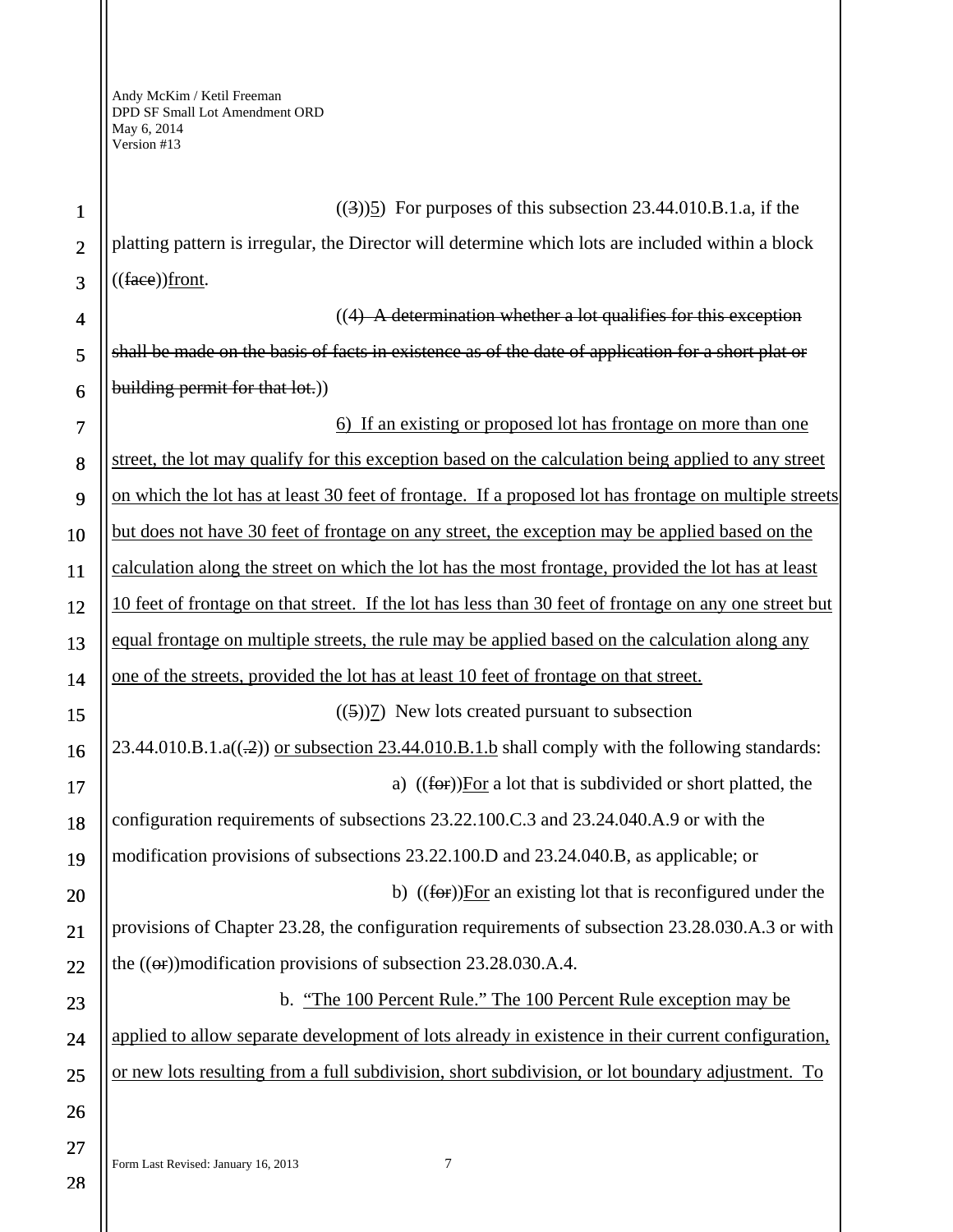1 2 3 4 5 6 7 8 9 10 11 12 13 14 15 16 17 18 19 20 21 22 23 24 25 26 the same block front, subject to the same provisions provided for under the Seventy-Five Eighty Rule in subsections 23.44.010.B.1.a.1 through 23.44.010.B.1.a.7. The number of lots that newly qualify for separate development as a result of applying this exception shall not exceed the number of existing lots on the block front that provide the basis for the mean lot area calculation. Any lot that qualifies for separate development as a result of applying this exception shall be at least 2,500 square feet in area. Along any one block front, no more than two lots may qualify for separate development under this exception as a result of demolishing a house, houses or portions of houses in existence on or after February 1, 2013. c. The lot area deficit is the result of a dedication or sale of a portion of the lot to the City or state for street or highway purposes, payment was received for only that portion of the lot, and the lot area remaining is at least ((50 percent of the minimum required)) 2,500 square feet.  $((e))$ d. The lot would qualify as a legal building site under subsection 23.44.010.B but for a reduction in the lot area due to court-ordered adverse possession, and the amount by which the lot was so reduced was less than 10 percent of the former area of the lot. This exception does not apply to lots reduced to less than ((50 percent of the minimum area required under subsection 23.44.010.A))2,500 square feet.  $((d))$ e. "The Historic Lot Exception." The historic lot exception may be applied to allow separate development of lots already in existence if ((The))the lot has an area ((at least 50 percent of the minimum required under section  $23.44.010.A$ )) of at least  $2,500$  square feet, and was established as a separate building site in the public records of the county or City prior to July 24, 1957, by deed, ((contract of sale, mortgage,))platting, or building permit. ((,and falls into one of the following categories)) The qualifying lot shall be subject to the following provisions:

qualify for this exception, a lot must have an area no less than the mean area of the lots within

28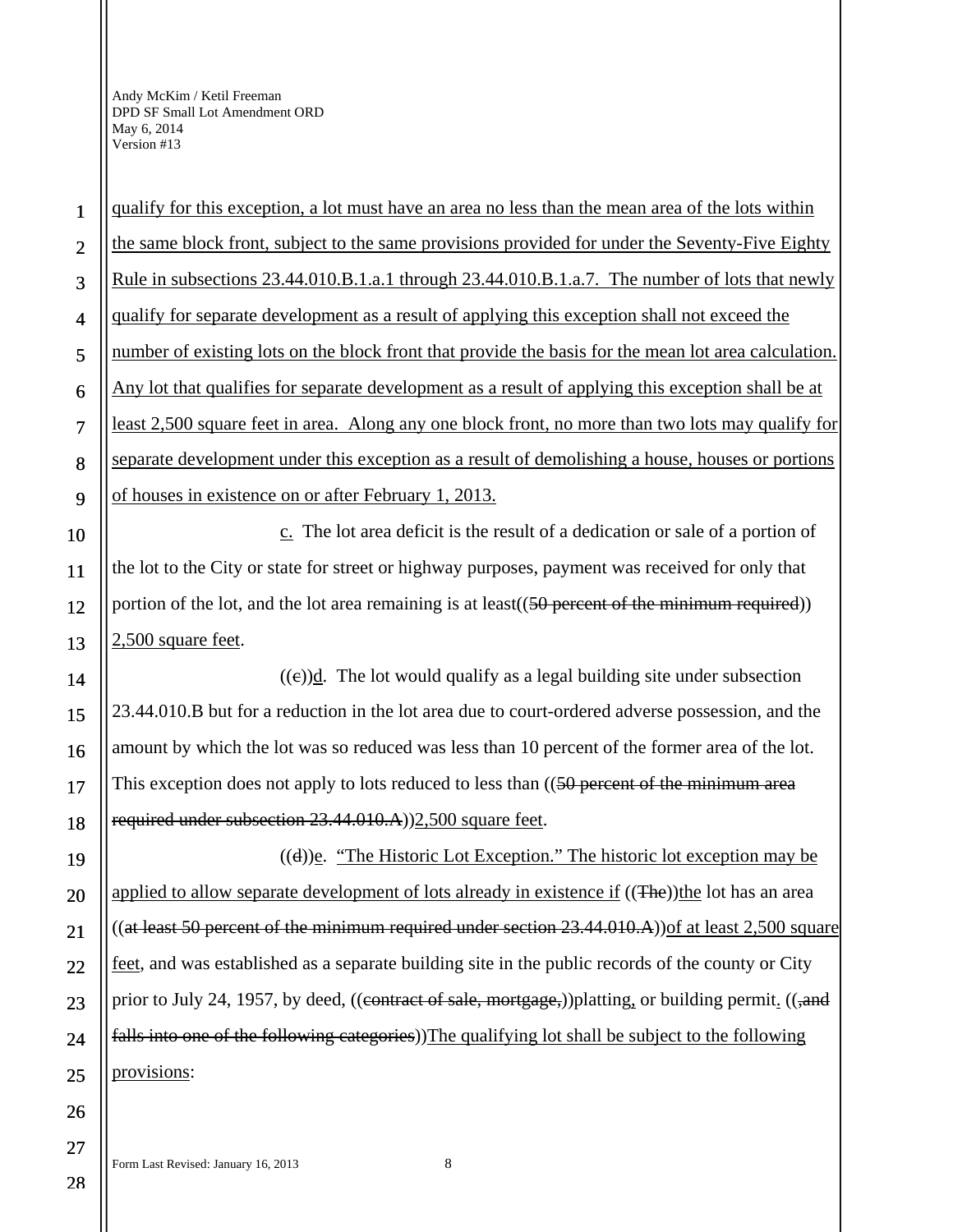10 12 13 14 15 16 18 19  $((1)$  The lot has not been held in common ownership with any contiguous lot after January 17, 1987, or 2) The lot is or has been held in common ownership with a contiguous lot after January 17, 1987 and is or has been developed with a principal structure that is wholly within the lot's boundaries, but only if no portion of any contiguous lot is required to meet the least restrictive of lot area, lot coverage, setback or yard requirements that were in effect at the time of the original construction of the principal structure, at the time of its subsequent additions, or that are in effect at the time of redevelopment of the lot (Exhibit B for 23.44.010), or 3) The lot is or has been held in common ownership with a contiguous lot after January 17, 1987 and is not developed with all or part of a principal structure, but only if no portion of the lot is required to meet the least restrictive of lot area, lot coverage, setback or yard requirements that were in effect for a principal structure on the contiguous lot at the time of the construction of the principal structure, at the time of its subsequent additions, or that are in effect at the time of the development of the lot (Exhibit B for 23.44.010). If any portion of the lot to be developed has been used to meet the parking requirement in effect for a principal structure on a contiguous lot, such parking requirement must continue to be met on the lot to be developed or alternative parking that meets the requirements of this Land Use Code must be provided for the contiguous lot.

4) For purposes of subsection 23.44.010.B.1.d, removal of all or any part of a principal structure or destruction by fire or act of nature on or after January 18, 1987, does not qualify the lot for this minimum lot area exception (Exhibit C for 23.44.010) except that minor features containing no interior floor area including but not limited to eaves and unenclosed decks extending onto an adjacent property do not serve to tie the properties together

9

11

17

20

21

22

23

24

25

26

27

Form Last Revised: January 16, 2013 9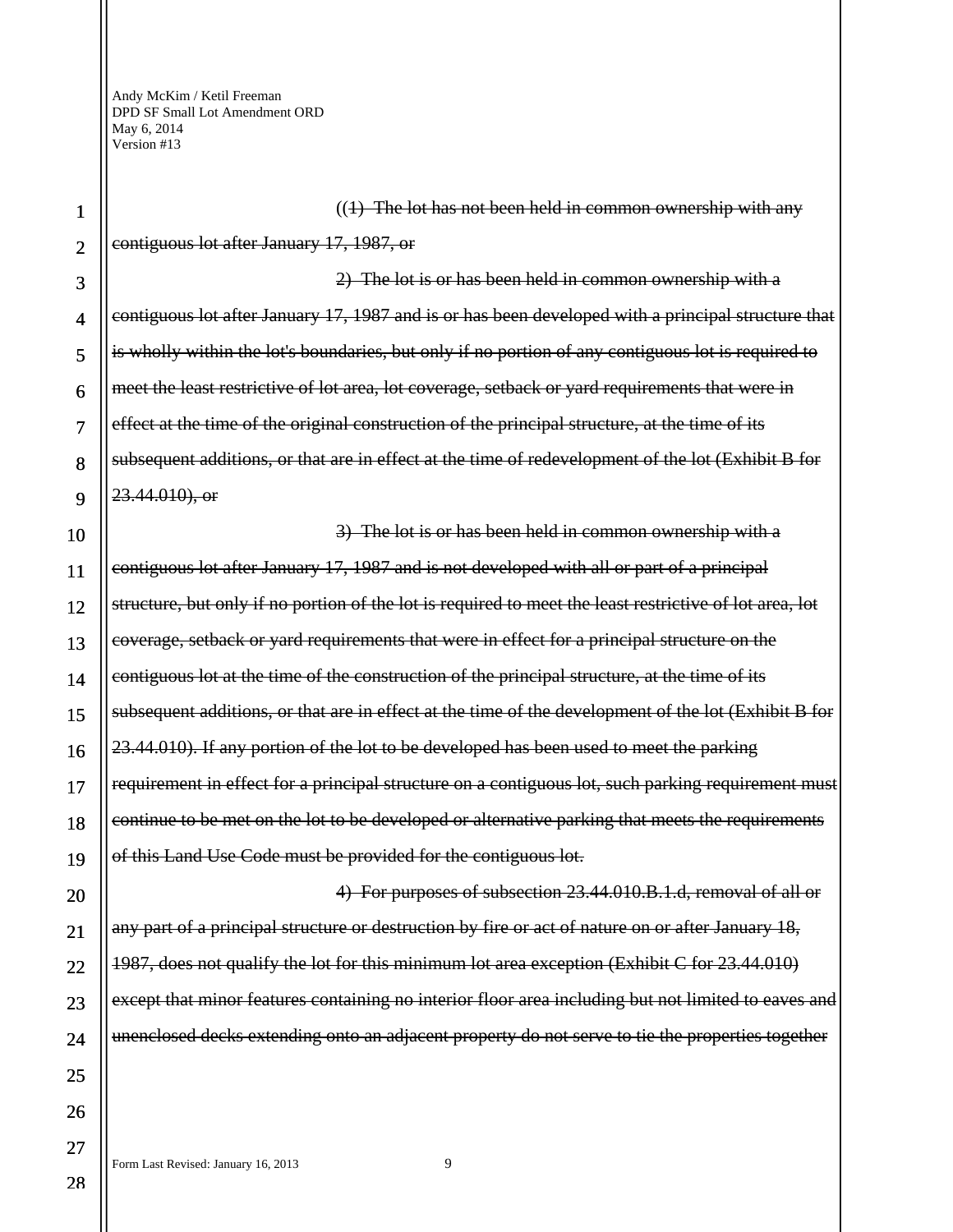| $\mathbf{1}$   | for purposes of this exception, and these features may be removed to allow separate development        |
|----------------|--------------------------------------------------------------------------------------------------------|
| $\overline{2}$ | of the lots if they otherwise qualify; or)                                                             |
| 3              | 1) A lot is considered to have been established as a separate                                          |
| $\overline{4}$ | building site by deed if the lot was held under separate ownership from all abutting lots for at       |
| 5              | least one year after the date the recorded deed transferred ownership.                                 |
| 6              | 2) If two contiguous lots have been held in common ownership at                                        |
| $\overline{7}$ | any time after January 18, 1987, and a principal structure extends onto or over both lots, neither     |
| 8              | lot qualifies for the exception. If the principal structure does not extend onto or over both lots,    |
| 9              | but both lots were required to meet development standards other than parking requirements in           |
| 10             | effect at the time the structure was built or expanded, neither lot qualifies for the exception        |
| 11             | unless the vacant lot is not needed to meet development standards other than parking                   |
| 12             | requirements. If the combined property fronts on multiple streets, the orientation of the principal    |
| 13             | structure shall not be considered when determining if it could have been built to the same             |
| 14             | configuration without using the vacant lot or lots as part of the principal structure's building site. |
| 15             | 3) Lots that do not otherwise qualify for this exception cannot                                        |
| 16             | qualify as a result of all or part of a principal structure being removed or destroyed by fire or act  |
| 17             | of nature that occurred on or after January 18, 1987. Lots may, however, qualify as a result of        |
| 18             | removing from the principal structure minor features that do not contain enclosed interior space,      |
| 19             | including but not limited to eaves and unenclosed decks.                                               |
| 20             | 4) If parking for an existing principal structure on one lot has been                                  |
| 21             | provided on an abutting lot and parking is required under Chapter 23.54 the required parking for       |
| 22             | the existing house shall be relocated onto the same lot as the existing principal structure in order   |
| 23             | for either lot to qualify for the exception.                                                           |
| 24             | $((e))$ f. The lot is within a ((Clustered Housing Planned                                             |
| 25             | Development)) clustered housing planned development pursuant to Section 23.44.024, a                   |
| 26             |                                                                                                        |
| 27             | $10\,$                                                                                                 |
| 28             | Form Last Revised: January 16, 2013                                                                    |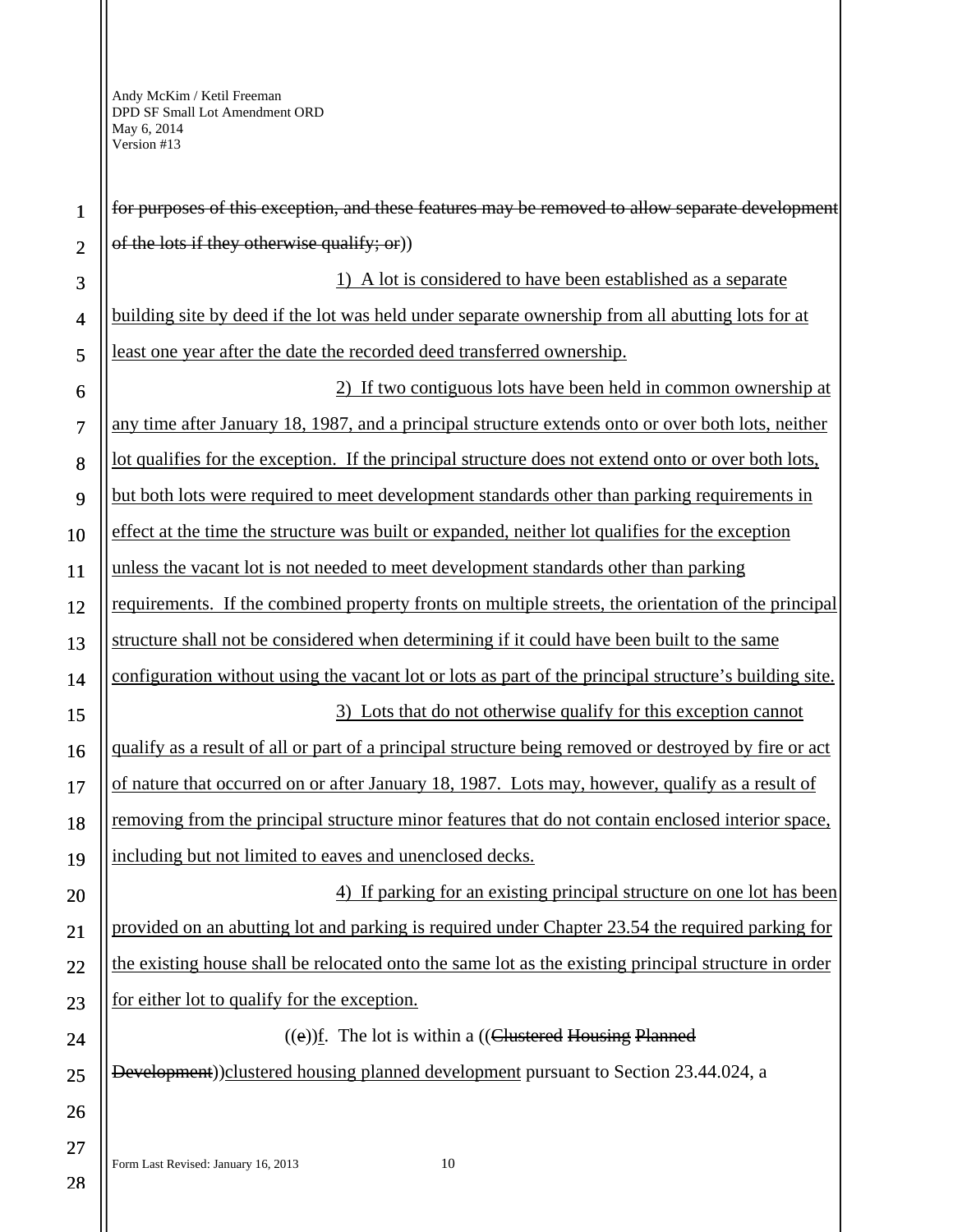| $\mathbf{1}$            | ((Planned Residential Development))planned residential development pursuant to Section               |
|-------------------------|------------------------------------------------------------------------------------------------------|
| $\overline{2}$          | 23.44.034, or a development approved as an environmentally critical areas conditional use            |
| 3                       | pursuant to Section 25.09.260.                                                                       |
| $\overline{\mathbf{4}}$ | ((f. The lot is or was created by short subdivision of a lot containing more                         |
| 5                       | than one existing single family dwelling unit pursuant to Section 23.24.046.)                        |
| 6                       | g. If a lot qualifies for an exception to the lot area requirement under                             |
| $\overline{7}$          | subsection 23.44.010.B.1.a, 23.44.010.B.1.b, 23.44.010.B.1.c, 23.44.010.B.1.d, or                    |
| 8                       | 23.44.010.B.1.e, the boundaries between that lot and contiguous lots on the same block face that     |
| 9                       | also qualify for separate development may be adjusted through the lot boundary adjustment            |
| 10                      | process if the adjustment maintains the existing lot areas, increases the area of a qualifying       |
| 11                      | substandard lot without reducing another lot below the minimum permitted lot area, or causes the     |
| 12                      | areas of the lots to become more equal provided the number of parcels qualifying for separate        |
| 13                      | development is not increased. Lots resulting from a lot boundary adjustment that do not meet the     |
| 14                      | minimum lot area requirement must qualify for an exception to that requirement.                      |
| 15                      | 2. Limitations $((.)$                                                                                |
| 16                      | a. Development may occur on a substandard lot containing a riparian                                  |
| 17                      | corridor, a shoreline habitat and shoreline habitat buffer, a wetland and wetland buffer, or a steep |
| 18                      | slope and steep slope buffer pursuant to the provisions of Chapter 25.09, Regulations for            |
| 19                      | ((Environmentally Critical Areas)) environmentally critical areas, if the following conditions       |
| 20                      | apply:                                                                                               |
| 21                      | 1) The substandard lot is not held in common ownership with an                                       |
| 22                      | ((adjacent)) abutting lot or lots at any time after October 31, 1992, or                             |
| 23                      | The substandard lot is held in common ownership with an<br>2)                                        |
| 24                      | ((adjacent))abutting lot or lots, or has been held in common ownership at any time after October     |
| 25                      |                                                                                                      |
| 26                      |                                                                                                      |
| 27                      |                                                                                                      |
|                         | Form Last Revised: January 16, 2013<br>11                                                            |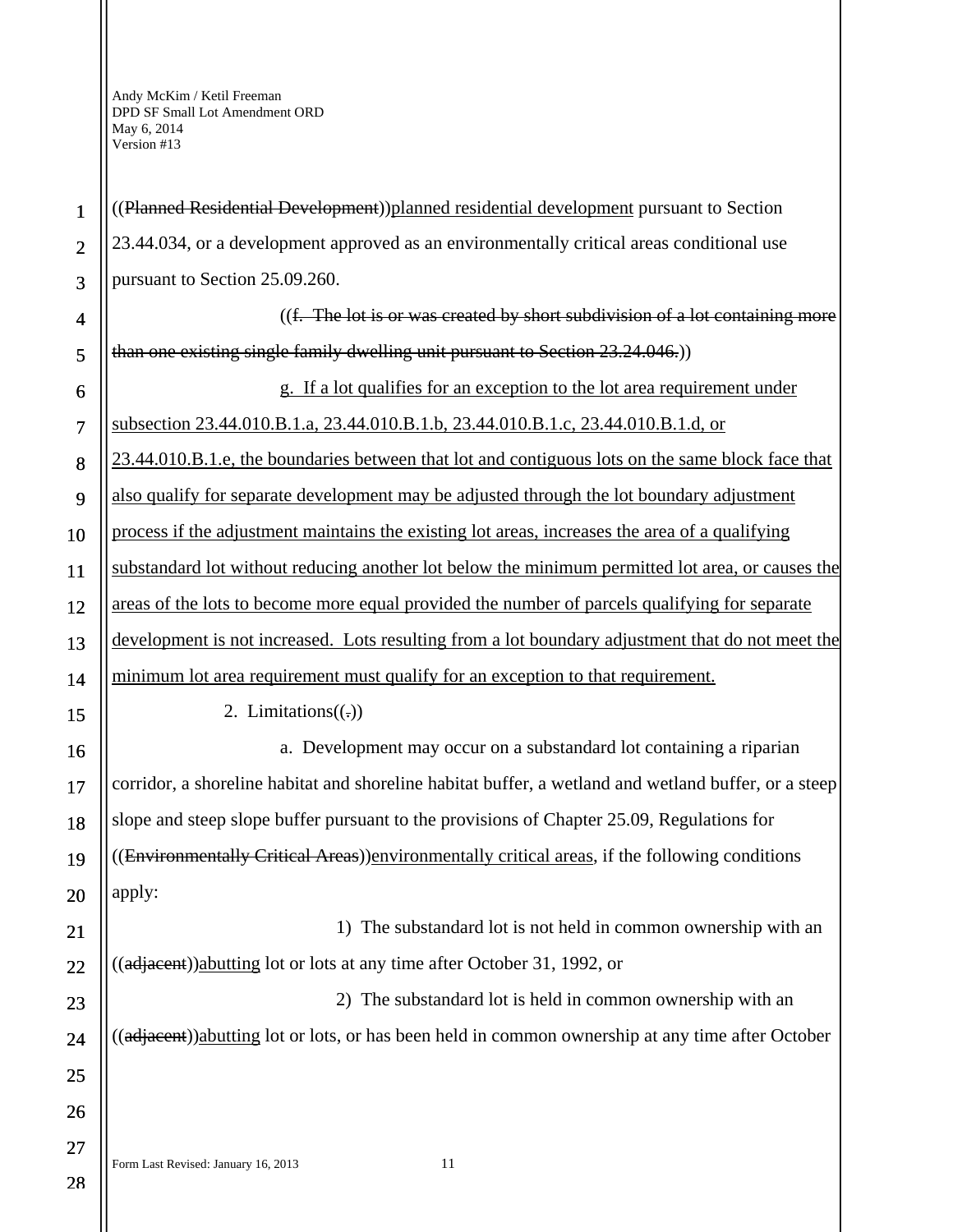1

2

31, 1992, if proposed and future development will not intrude into the environmentally critical area or buffer.

3 4 b. Lots on totally submerged lands do not qualify for any minimum lot area exceptions.

5 6 7 8 9 10 11 12 13 14 15 3. Special exception review for lots less than 3,200 square feet in area. A special exception Type II review as provided for in Section 23.76.004 is required for separate development of any lot with an area less than 3,200 square feet that qualifies for any lot area exception in subsection 23.44.010.B.1. The special exception application shall be subject to the following provisions: a. The depth of any structure on the lot shall not exceed two times the width of the lot. If a side yard easement is provided according to subsection 23.44.014.D.3, the portion of the easement within 5 feet of the structure on the lot qualifying under this provision may be treated as a part of that lot solely for the purpose of determining the lot width for purposes of complying with this subsection 23.44.010.B.2.c. b. Windows in a proposed principal structure facing an existing abutting lot that is developed with a house shall be placed in manner that takes into consideration the

17 18 interior privacy in abutting houses, provided that this provision shall not prohibit placing a window in any room of the proposed house.

c. In approving a special exception review, additional conditions may be imposed that address window placement to address interior privacy of existing abutting houses. ((C. Development of any principal structure on lots that meet the conditions outlined in subsection 23.44.010.B.1.d but have a total area less than 3,750 square feet shall comply with the

D.))C. Maximum ((Lot Coverage))lot coverage. The maximum lot coverage permitted for principal and accessory structures is as ((follows)) provided in Table B for 23.44.010:

height standards of Section 23.44.012.A.3.

16

19

20

21

22

23

24

25

26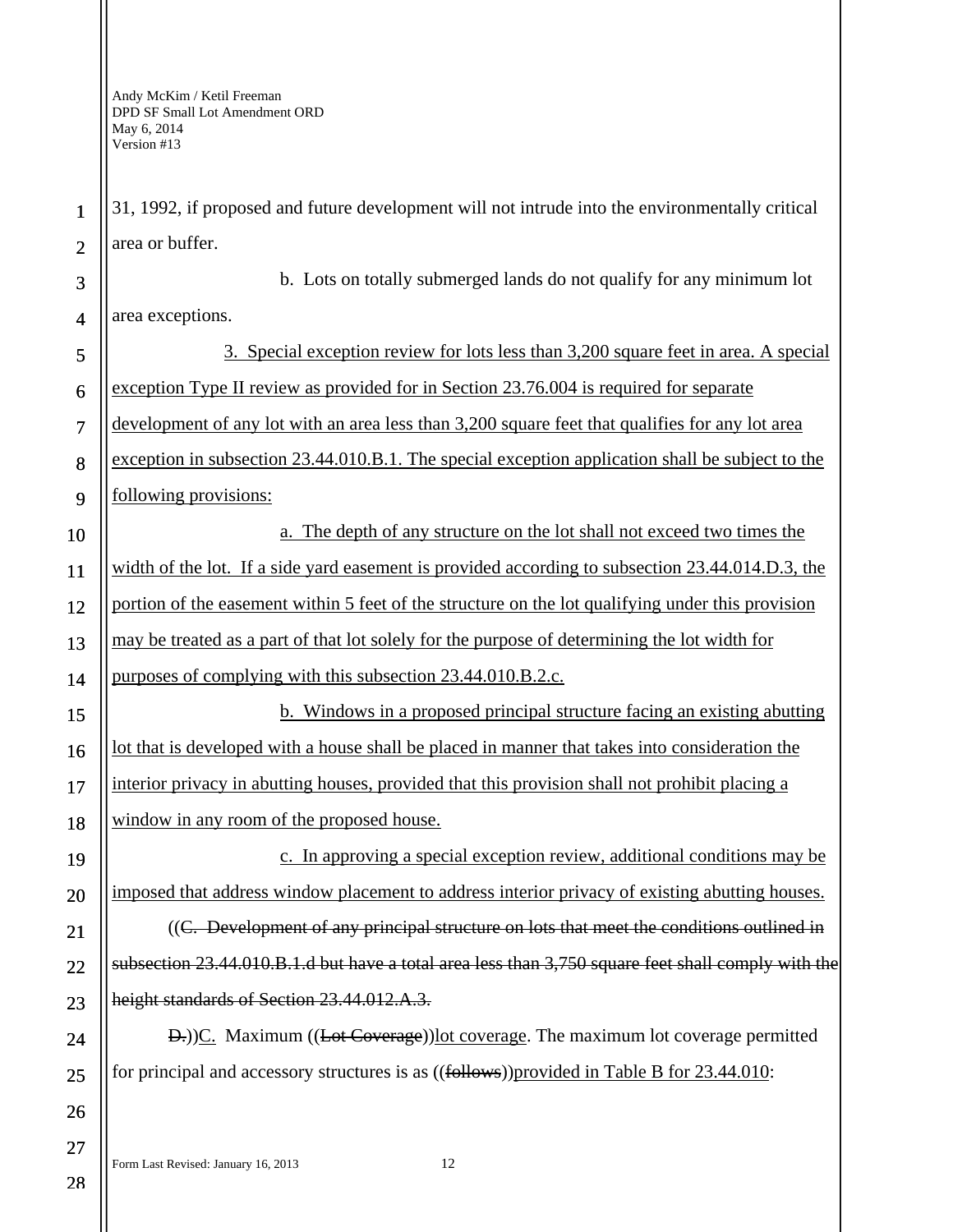|                          | <b>Table B for 23.44.010</b>                                                                         |                                                                     |  |
|--------------------------|------------------------------------------------------------------------------------------------------|---------------------------------------------------------------------|--|
| 1                        | <b>Maximum lot coverage</b>                                                                          |                                                                     |  |
| $\overline{2}$           | Lot ((Size))size                                                                                     | Maximum ((Lot Coverage)) lot coverage                               |  |
| 3                        | Less than $5,000$ square feet (sq. ft.)                                                              | 1,000 sq. ft. $((+))$ plus 15 $((\%)$ ) percent of                  |  |
| $\overline{\mathcal{A}}$ |                                                                                                      | lot area                                                            |  |
| 5                        | $5,000$ sq. ft. or more                                                                              | $35(\frac{6}{9})$ percent of lot area                               |  |
| 6                        | For purposes of computing maximum lot coverage, only those portions of a lot that measure at         |                                                                     |  |
| $\overline{7}$           | least 10 feet in ((any direction)) all directions shall be included in lot coverage calculations,    |                                                                     |  |
| 8                        | except for portions of a lot that are used for access or that are granted a waiver under subsections |                                                                     |  |
| 9                        | 23.22.100.D, 23.24.040.B, or 23.28.030.A.4 for the purpose of providing access.                      |                                                                     |  |
| 10                       | $((E))D.$ Lot $((\text{Coverage Exceptions}))$ coverage exceptions $((.)$                            |                                                                     |  |
| 11                       | 1. Lots ((Abutting Alleys)) abutting alleys. For purposes of computing the lot                       |                                                                     |  |
| 12                       | coverage only:                                                                                       |                                                                     |  |
| 13                       | a. The area of a lot with an alley or alleys abutting any lot line may be                            |                                                                     |  |
| 14                       | increased by $((\frac{1}{2}))$ one-half of the width of the abutting alley or alleys.                |                                                                     |  |
| 15                       | b. The total lot area for any lot may not be increased by the provisions of                          |                                                                     |  |
| 16                       | this $((section))\cdot Section 23.44.010$ by more than 10 percent.                                   |                                                                     |  |
| 17                       | 2. Special ((Structures and Portions of Structures)) structures and portions of                      |                                                                     |  |
| 18                       | structures. The following structures and portions of structures are not counted in lot coverage      |                                                                     |  |
| 19                       | calculations:                                                                                        |                                                                     |  |
| 20                       | a. Access ((Bridges)) bridges. Uncovered, unenclosed pedestrian bridges 5                            |                                                                     |  |
| 21                       | feet or less in width and of any height necessary for access;                                        |                                                                     |  |
| 22                       | b. Barrier-free ((Access)) access. Ramps or other access for the disabled or                         |                                                                     |  |
| 23                       | elderly that comply with Washington State Building Code, Chapter 11;                                 |                                                                     |  |
| 24                       |                                                                                                      | c. Decks. Decks or parts of a deck that are 36 inches or less above |  |
| 25                       | existing grade;                                                                                      |                                                                     |  |
| 26                       |                                                                                                      |                                                                     |  |
| 27                       | Form Last Revised: January 16, 2013<br>13                                                            |                                                                     |  |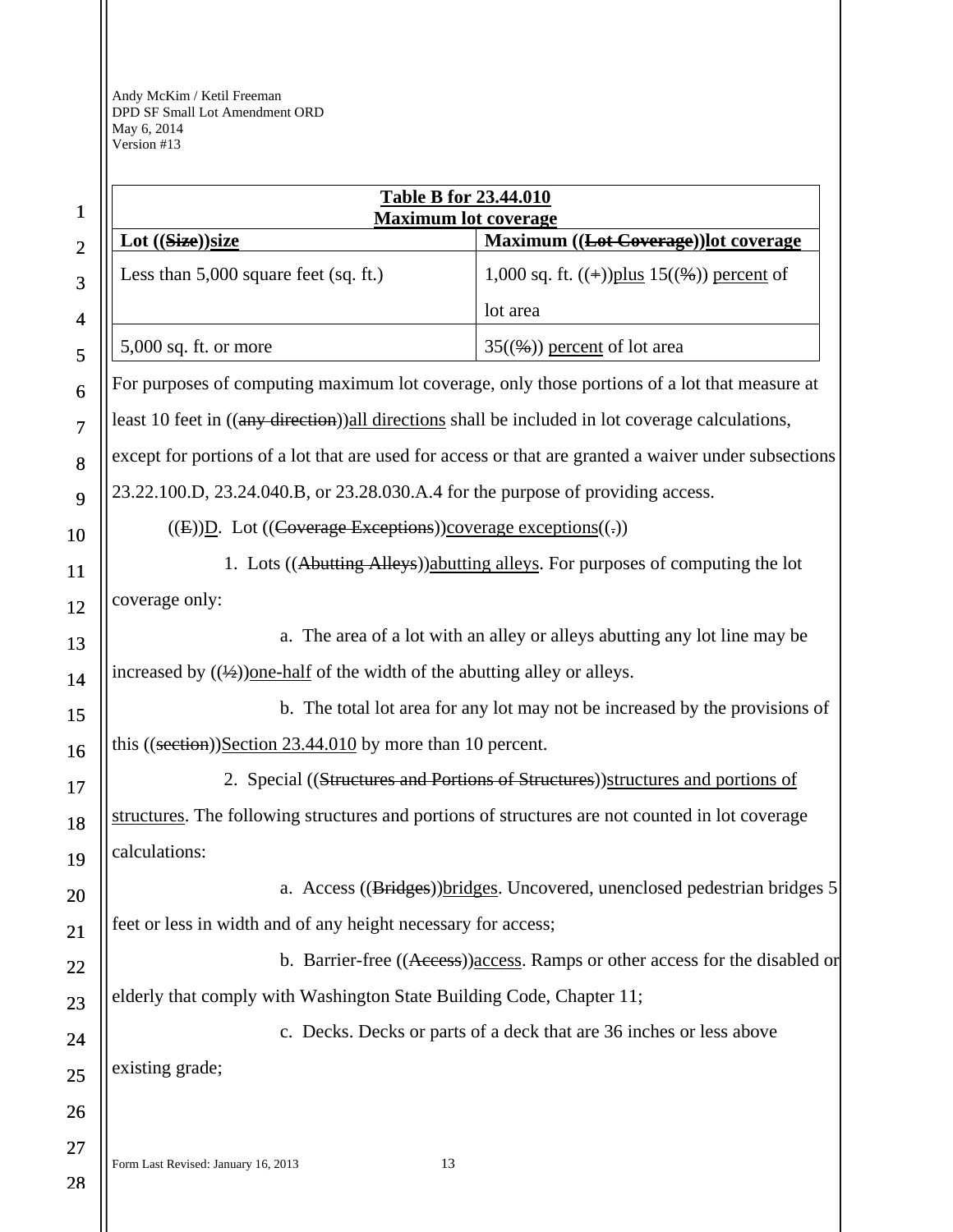d. Freestanding ((Structures and Bulkheads))structures and bulkheads. 1 Fences, freestanding walls, bulkheads, signs and other similar structures; 2 e. Underground ((Structures))structures. An underground structure, or 3 underground portion of a structure; 4 f. Eaves and ((Gutters))gutters. The first 36 inches of eaves and gutters 5 that project from principal and accessory structures; 6 g. Solar collectors and swimming pools. Solar collectors that comply with 7 Section 23.44.046 and swimming pools that comply with Section 23.44.044. 8 9 Exhibit A for 23,44,010 10 11  $\Box$ O Ū  $\Box$  $\Box$ O  $\Box$  $\Box$  $\Box$  $\Box$  $\Box$ 12 Zoning of subject block<br>face is SF 5000 13  $\overline{M}$  $\sqrt{N}$ oo □  $\Box$  $\Box$  $\Box$ 14  $\Box$  $\Box$ Г  $\Box$ New lots can be created at 4,000 s f. by short 15  $\overline{40}$  $10'$  $10'$  $40'$  $10'$  $\overline{40}$  $40<sup>1</sup>$  $10'$  $40'$  $40$  $40'$ **Lyisting house built in** 1920 Minimum required<br>side yard was 18 inches  $3 \t{r}$  $\theta$ 16 Relocated parking,<br>meeting the current  $40'$  $\overline{M}$  $40<sup>1</sup>$  $40'$  $40'$ 40'  $40'$  $40'$ 40' 10'  $40'$ nent stand  $\mathbf{D}$  $\mathbf{D}$ 17  $\frac{1}{2}$ 口 Ο  $\Box$  $\Box$ F  $\Box$ O  $\Box$ Ð 18 19 1-foot side vard Ο Π  $\Box$ α Ο  $\Box$ 0 D  $\Box$ rí 20 21 I of size exception applies to 1 ots A, B, C, D, M and N respectively because each lot, at 4,000 s f , is larger than 22 • 75% of 5,000 s.f. (i.e., 3,750 s f.), and<br>• 80% of 4,000 s f' (i.e., 3,200 s f.). 23 ((**Exhibit A for 23.44.010**)) 24 25 26 27 Form Last Revised: January 16, 2013 14 28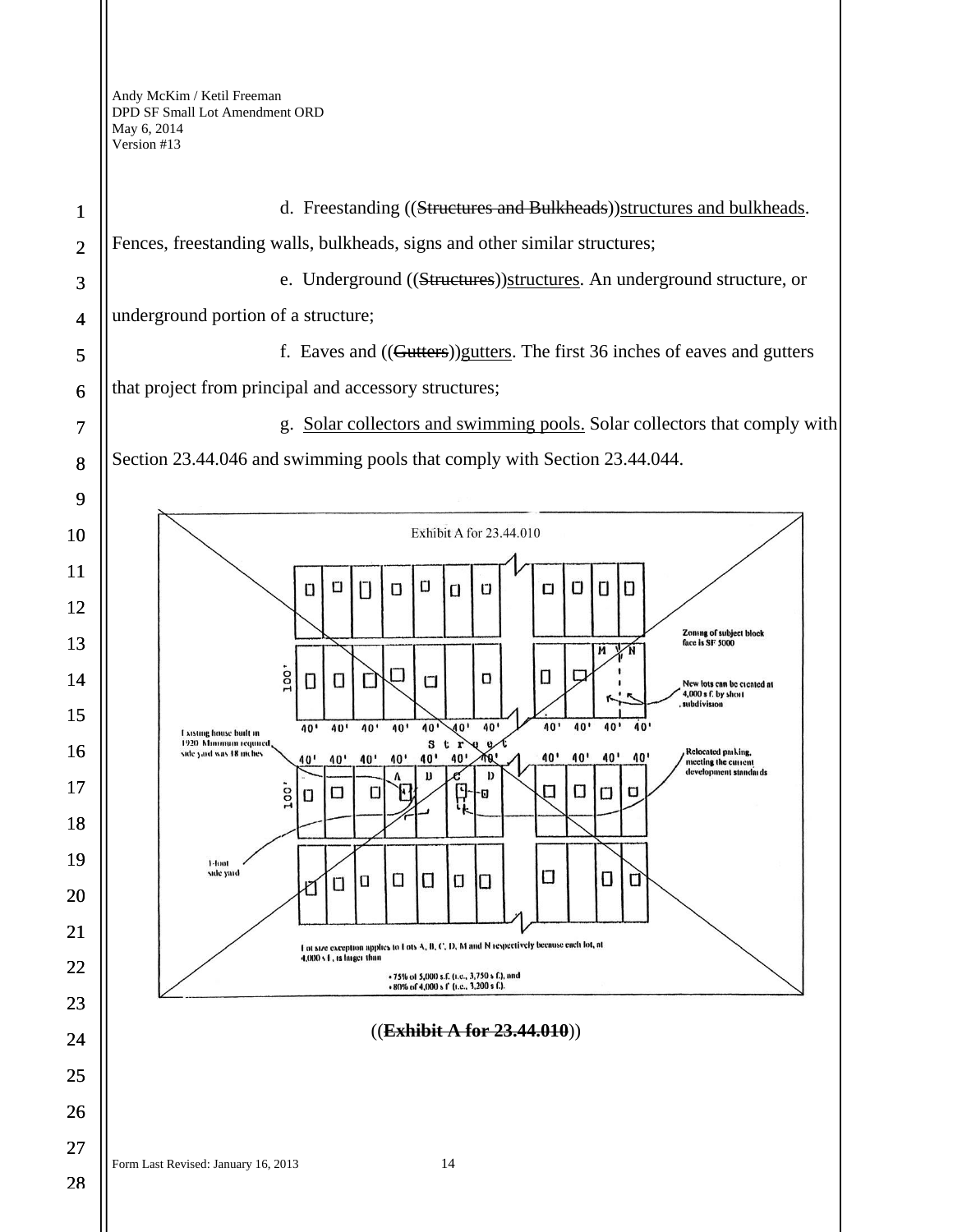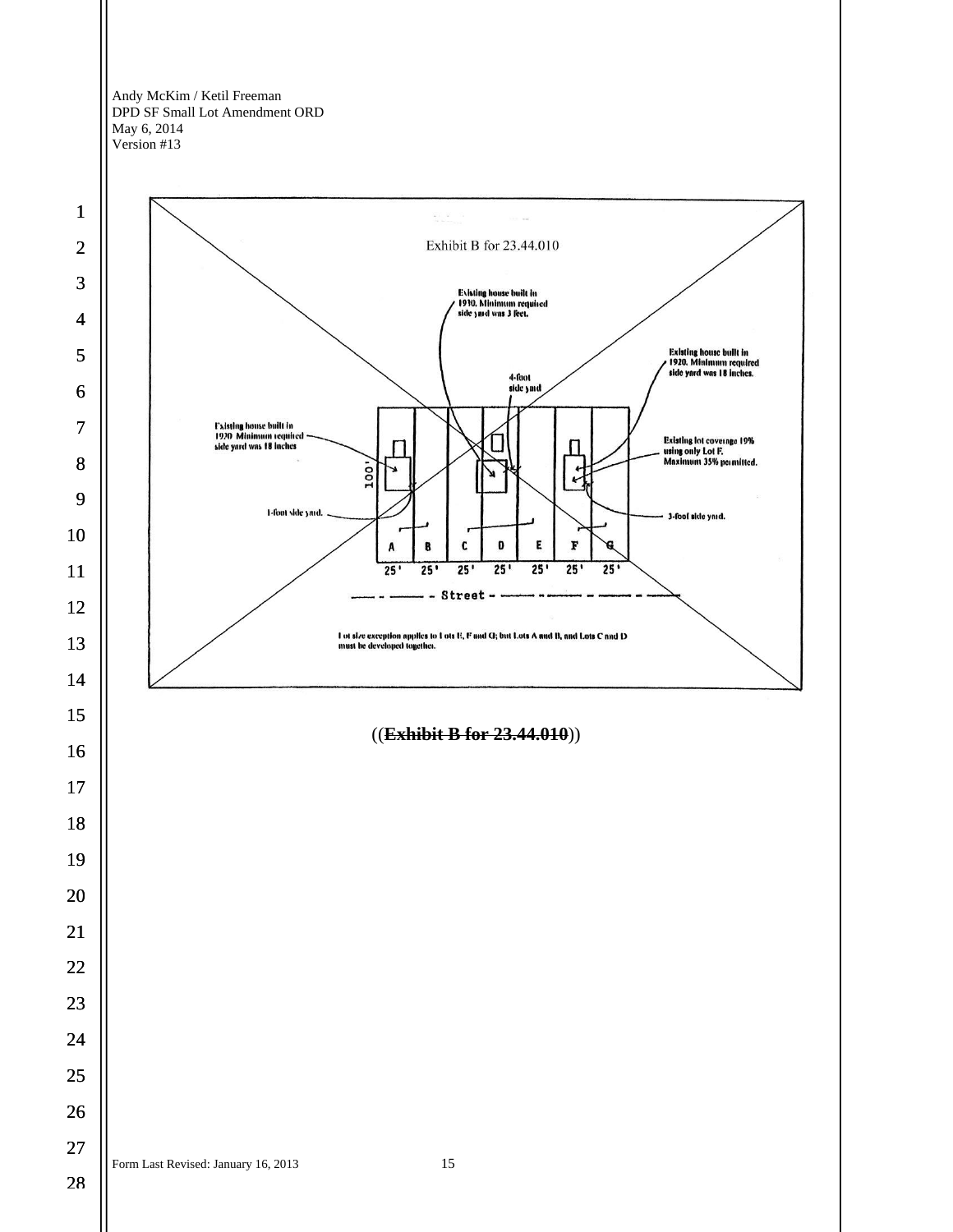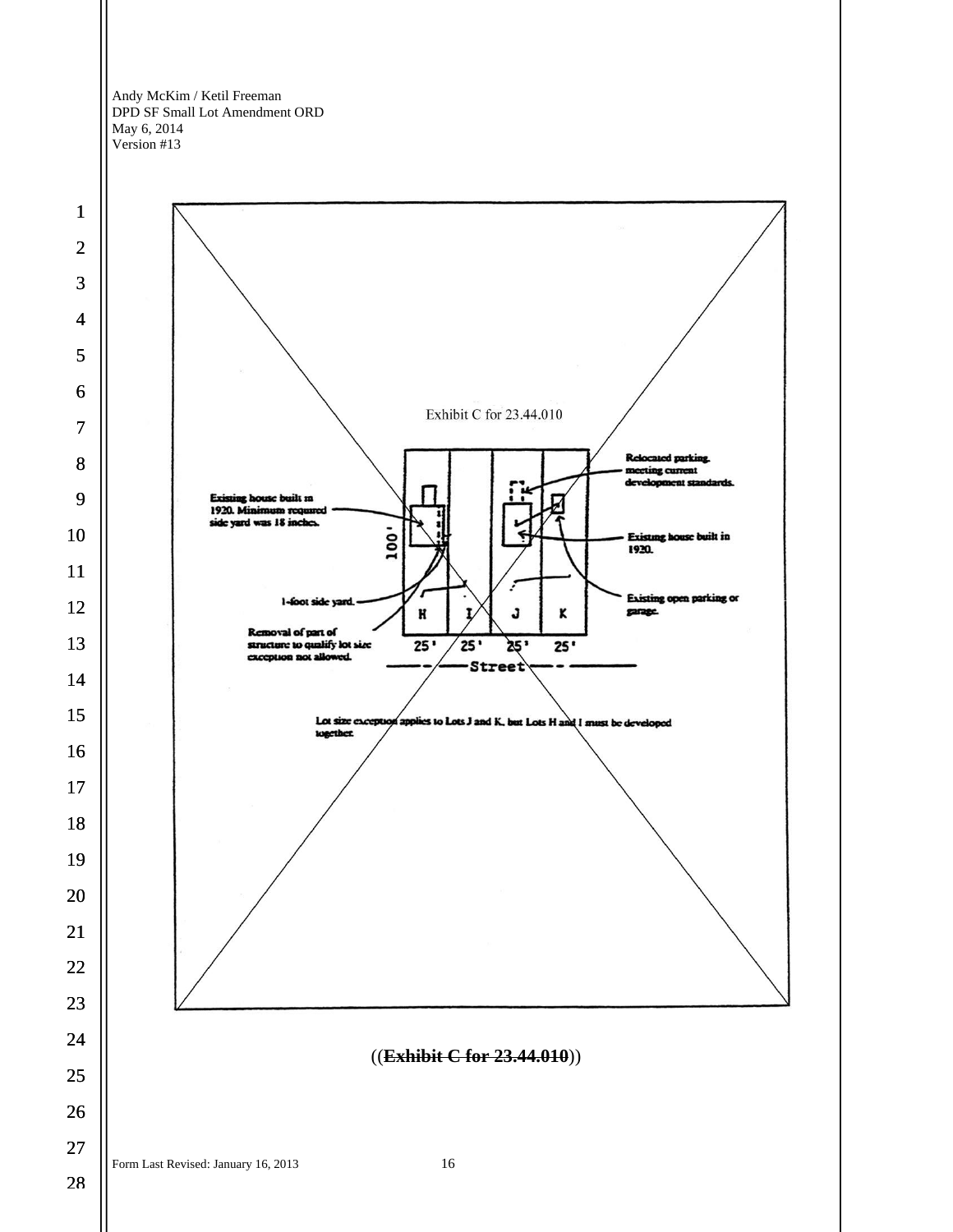1 2 3 4 5 6 7 8 9 10 11 12 13 14 15 16 17 18 19 20 21 22 23 24 Section 6. Subsections A and B of Section 23.44.012 of the Seattle Municipal Code, which Section was last amended by Ordinance 123978, are amended as follows: **23.44.012 Height ((Limits))limits**  A. Maximum ((Height Established))height established((-)) The provisions of this Section 23.42.012 apply, except as provided elsewhere in the Land Use Code for specific types of structures or structures in particular locations. 1. Except ((as permitted in Section 23.44.041.B, and)) as provided in  $(($ subsection))subsections 23.44.012.A.2 and  $(($ A.3) $)$ 23.44.012.A.3, the maximum permitted height for any structure not located in a required yard is 30 feet. 2. The maximum permitted height for any structure on a lot 30 feet or less in width is 25 feet. 3. For a lot or unit lot of any width, if the area of the largest rectangle or other quadrilateral that can be drawn within the lot lines of the lot or unit lot ((The maximum permitted height for any structure on a lot of any width that)) is less than  $((3,750))3,200$  square feet ((that qualifies for separate development according to the provisions in section  $23.44.010.B.1.d$ ))the maximum permitted height for any structure on that lot  $((i\cdot s))$ shall be 22  $fect((\zeta))$  ((unless the structure's height is further restricted by other code provisions. The limit of this subsection 23.44.012.A.3 shall not apply to additions to single-family residences existing as of February 1, 2013 that do not exceed the greater of 1,000 square feet of new gross floor area or the amount of gross floor area on any one floor of the existing house. 4. The method of determining structure height and lot width is detailed in Chapter 23.86, Measurements. B. Pitched ((Roofs))roofs. The ridge of a pitched roof on a principal structure may extend up to  $((\overline{five}(5)))$ 5 feet above the maximum height limit, as determined under subsection

25 23.44.012.A above. All parts of the roof above the height limit must be pitched at a rate of not

Form Last Revised: January 16, 2013 17

28

26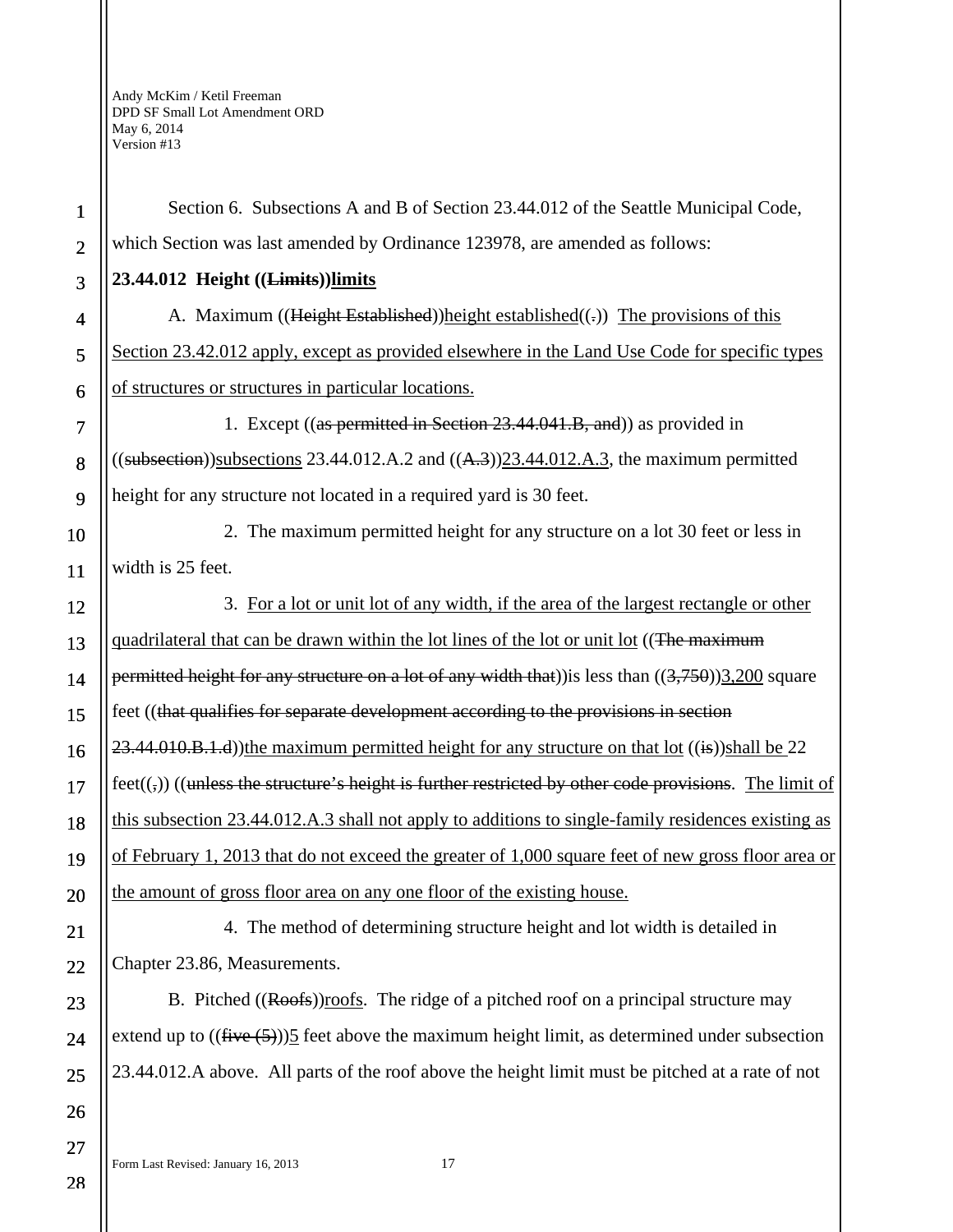1

2

3

4

5

6

7

8

9

10

11

12

13

14

15

16

17

18

19

20

21

22

23

24

25

26

27

less than 4:12 (Exhibit A for 23.44.012). No portion of a shed roof, except on a dormer, shall be permitted to extend beyond the maximum height limit, as determined under subsection 23.44.012.A above. Roof forms including but not limited to barreled and domed roofs may be allowed under this subsection 23.44.012.B if the Director determines that the roof form remains within the massing of a pitched roof form such as a gable or gambrel roof that would otherwise be allowed by this subsection 23.44.012.B (Exhibit B for 23.44.012).

Section 7. Subsection K of Section 23.44.022 of the Seattle Municipal Code, which Section was last amended by Ordinance 123649, is amended as follows:

# **23.44.022 Institutions**

\* \* \*

\* \* \*

K. Bulk and  $((\text{Stting}))$ siting $((.)$ 

1. Lot  $((Area))$ area. If the proposed site is more than one  $((+))$ acre in size, the Director may require the following and similar development standards:

a. For lots with unusual configuration or uneven boundaries, the proposed principal structures be located so that changes in potential and existing development patterns on the block or blocks within which the institution is located are kept to a minimum;

b. For lots with large street frontage in relationship to their size, the proposed institution reflect design and architectural features associated with adjacent residentially-zoned block ((faces))fronts in order to provide continuity of the block front and to integrate the proposed structures with residential structures and uses in the immediate area.

Section 8. Section 23.84A.004 of the Seattle Municipal Code, which Section was last amended by Ordinance 122935, is amended as follows:

\* \* \*

**23.84A.004 "B"**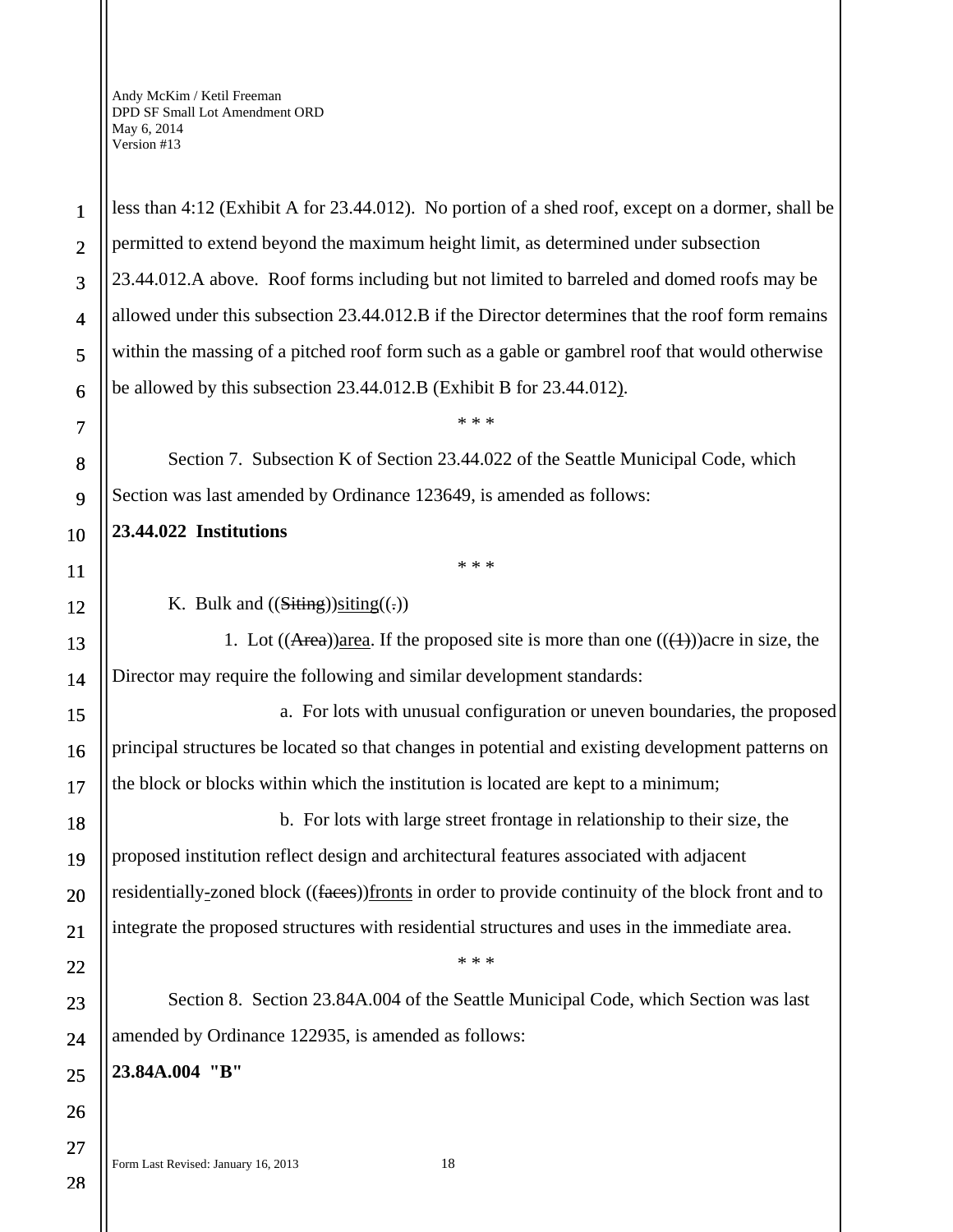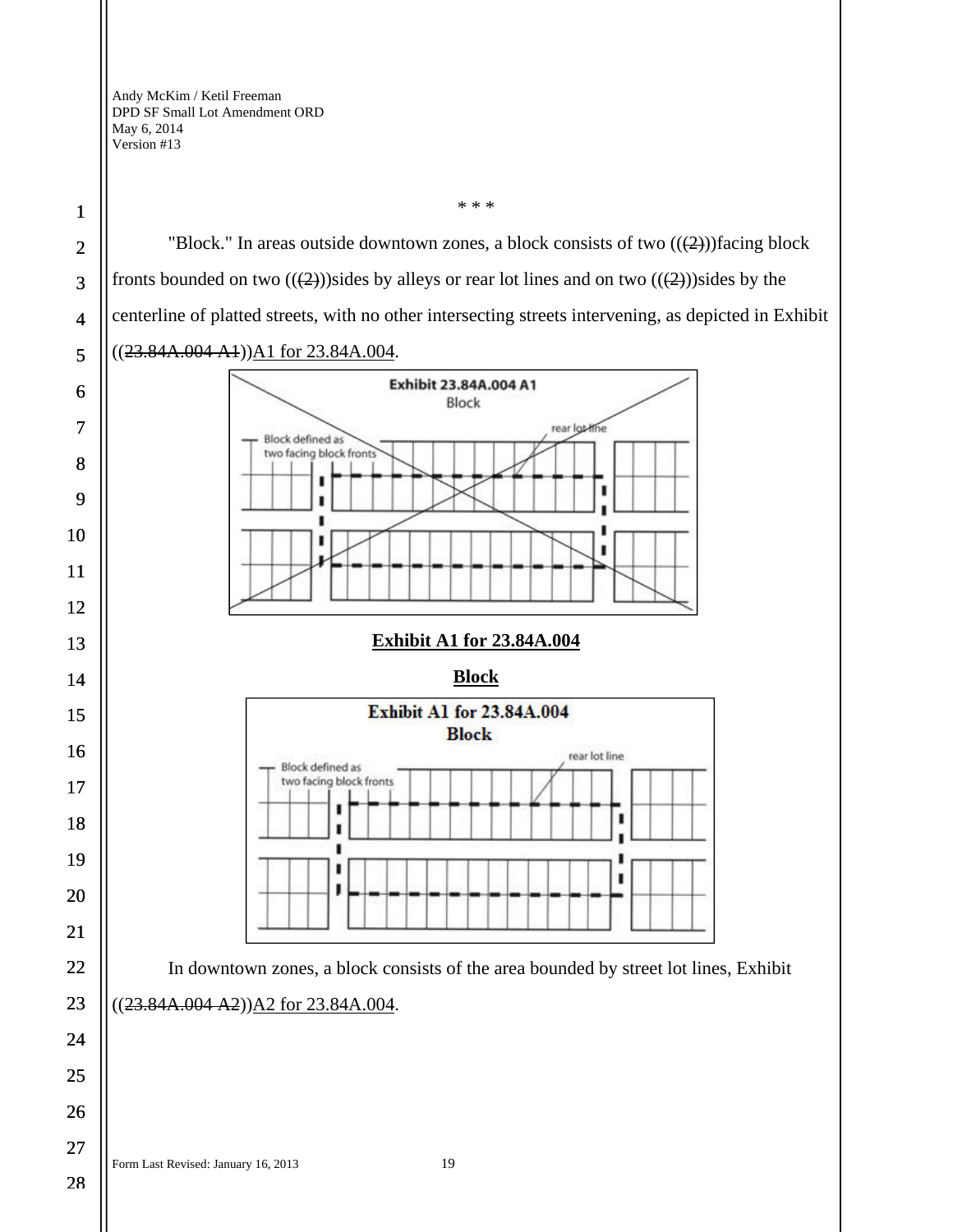![](_page_19_Figure_1.jpeg)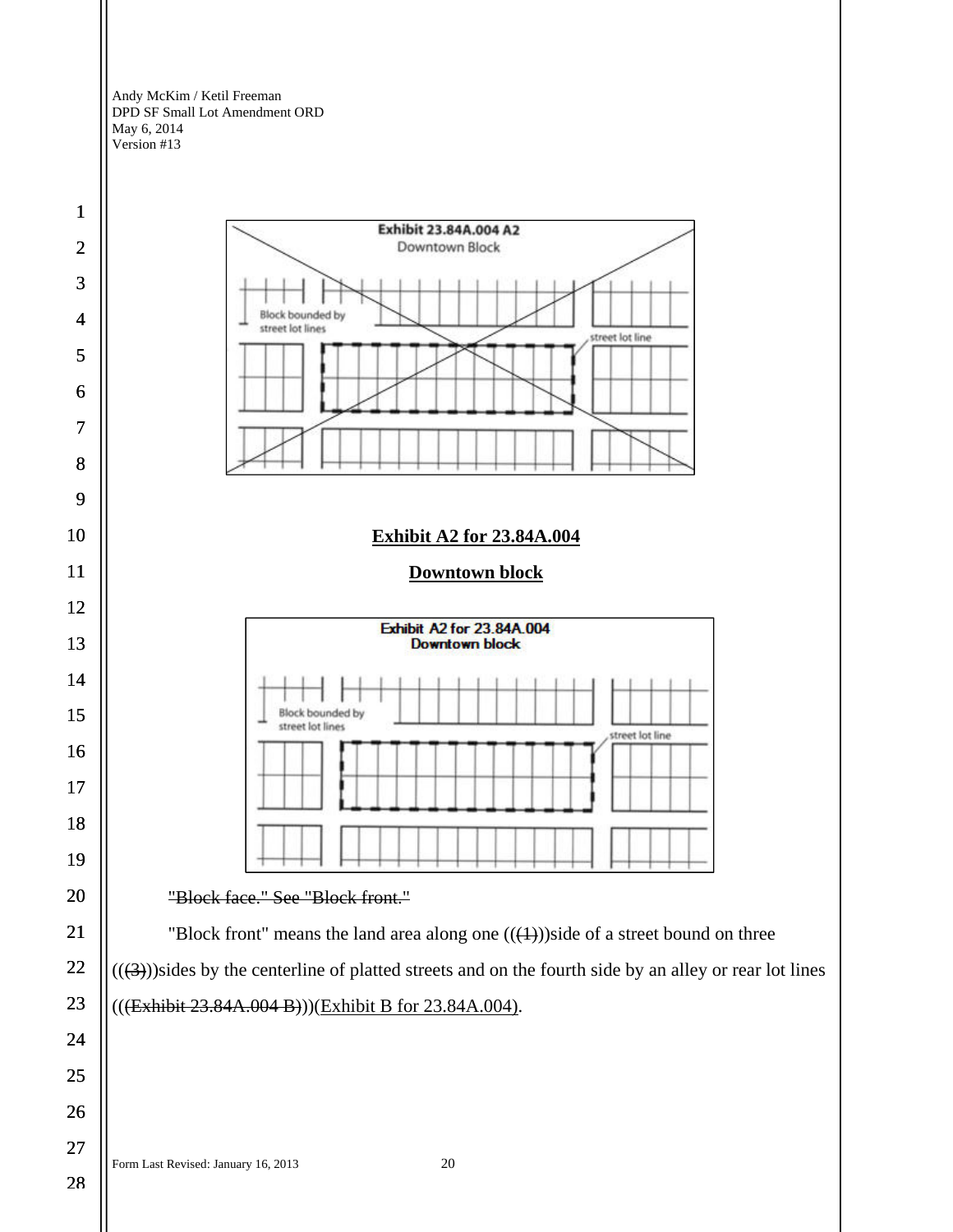![](_page_20_Figure_1.jpeg)

TDP, and a sending lot for open space TDR, ((one or more platted or unplatted parcels))a parcel

Form Last Revised: January 16, 2013 21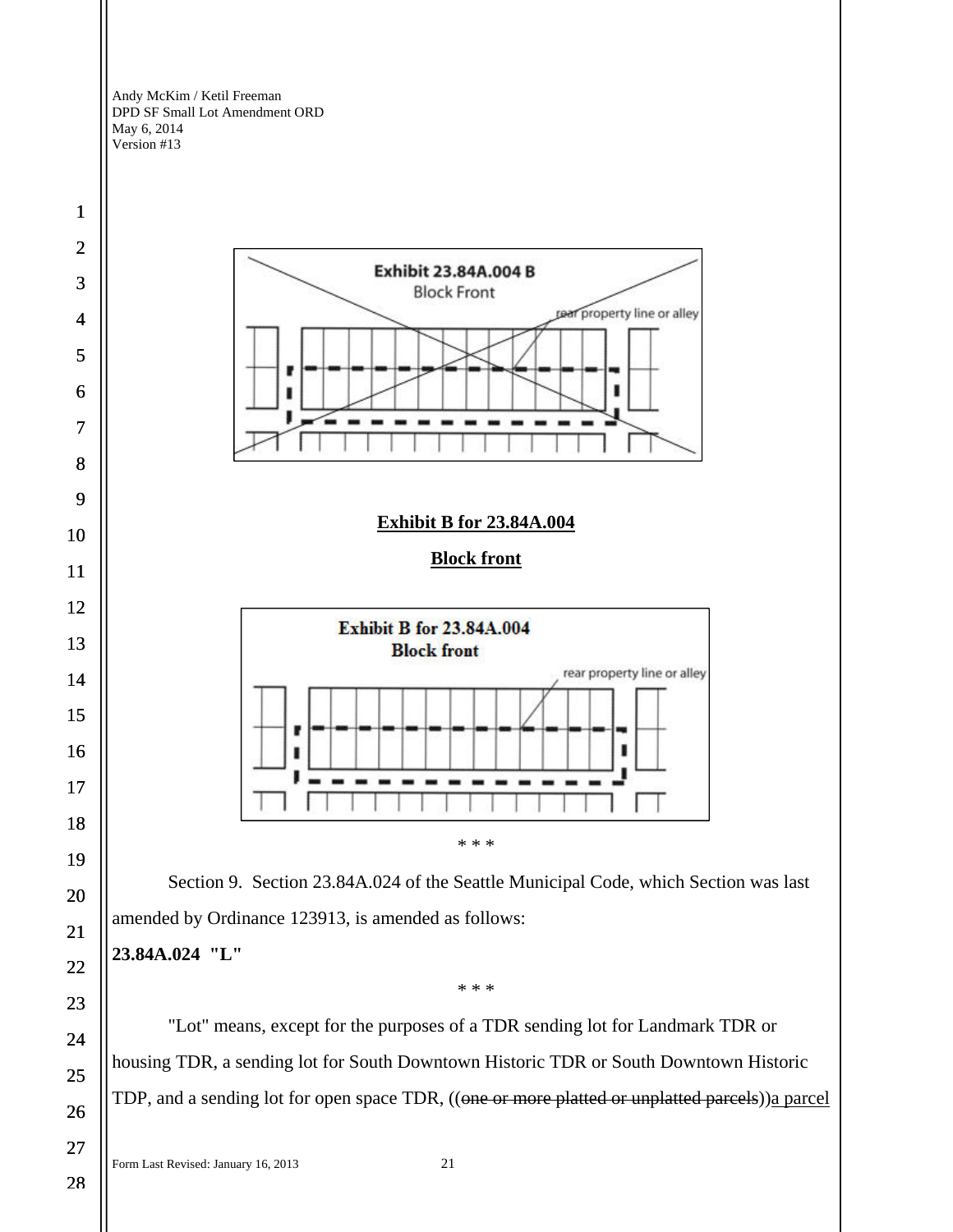of land that qualifies for separate development or has been separately developed. A lot is the unit that the development standards of each zone are typically applied to. A lot shall ((abutting))abut upon and be accessible from a private or public street sufficiently improved for vehicle travel or ((abutting))abut upon and be accessible from an exclusive, unobstructed permanent access easement. A lot may not be divided by a street or alley (Exhibit A for 23.84A.024).

1. For purposes of a TDR sending lot for Landmark TDR, "lot" means the parcel described in the ordinance approving controls for the sending lot.

2. For purposes of a sending lot for housing TDR, "lot" means the smallest parcel or combination of contiguous parcels, as described in the County real property records at any time after January 4, 1993, that contain the structure or structures that make the TDR eligible for transfer.

3. For purposes of a sending lot for South Downtown Historic TDR or South Downtown Historic TDP, "lot" means the smallest parcel or combination of contiguous parcels, as described in the County real property records at any time after March 31, 2011, that contain the contributing structure or structures that make the TDR or TDP eligible for transfer.

4. For purposes of a sending lot for open space TDR, the definition of lot in Section 23.49.017 applies.

\* \* \*

"Lot line, front" means, in the case of  $((a~~n interior~~))$ a lot with frontage on a single street, the lot line separating the lot from the street, and in the case of a ((corner))lot with frontage on more than one street other than a through lot, the lot line separating the lot from any abutting street, provided the other lot line(s) that abut streets are considered to be side street lot line(s). In the case of a through lot, the lot lines separating the lot from the streets that are parallel or within 15 degrees of parallel to each other are both front lines. For new development on a lot with no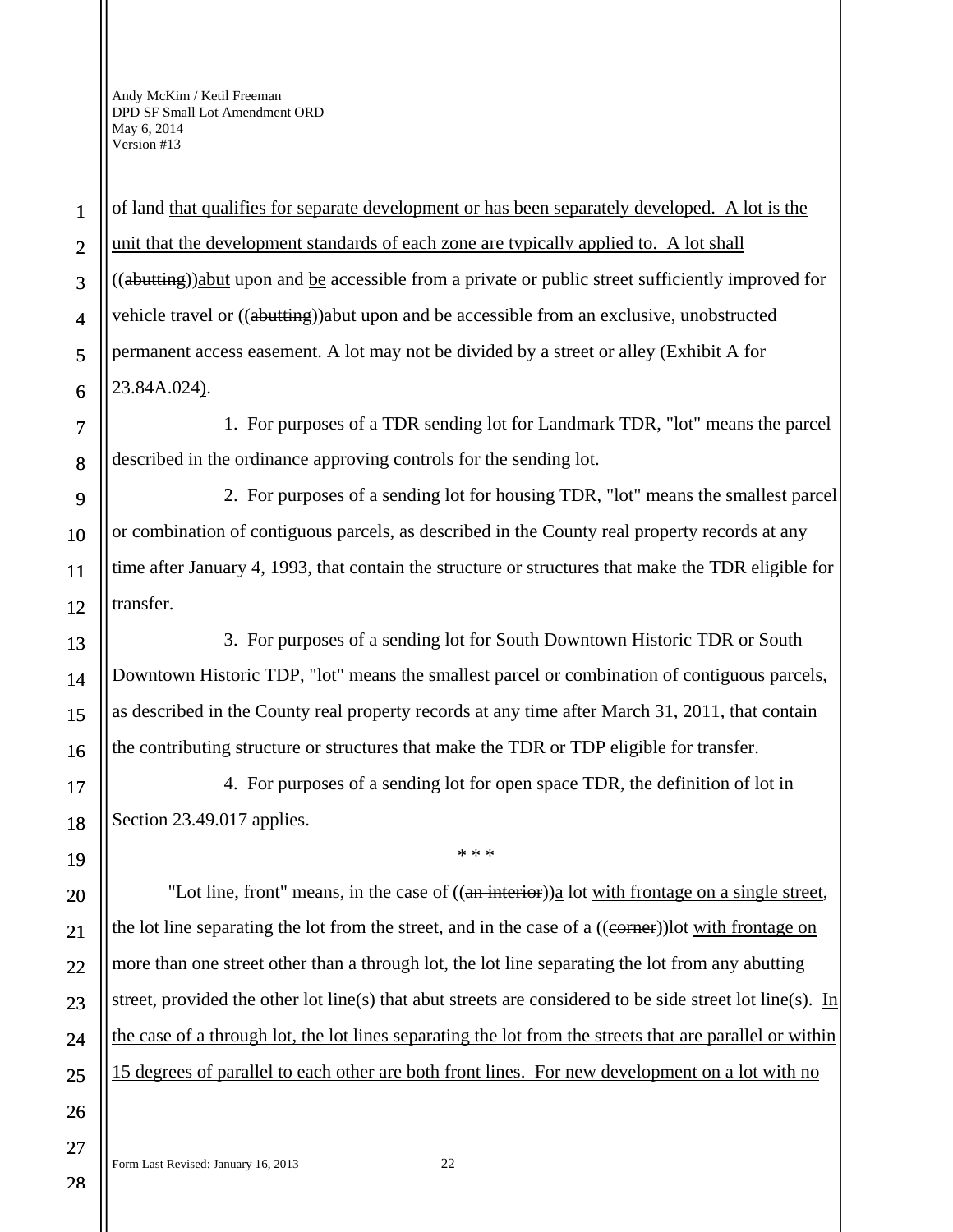street frontage, the front lot line shall be the lot line designated by the project applicant in accordance with Section 23.86.010. If the area of the front yard based on a front lot line determined according to this definition is less than 20 percent of the total lot area and is less than 1,000 square feet in area, the Director may designate a different lot line as the front lot line in order to provide structural setbacks, building separations and open space that are more consistent with those of other lots that are within 100 feet of the property.

Section 10. Section 23.84A.046 of the Seattle Municipal Code, which Section was last amended by Ordinance 122311, is amended as follows:

\* \* \*

\* \* \*

### **23.84A.046 "Y"**

"Yard, front" means an area from the ground upward between the side lot lines of a lot, extending from the front lot line to a line on the lot parallel to the front lot line, the horizontal depth of which is specified for each zone. The front yard includes all portions of the lot that are within the specified distance from the street along which the front lot line extends, even if separated from the street by an intervening lot. In the case of an irregularly-shaped lot, the front yard shall be a portion of the property as determined according to subsection 23.86.010.B.

"Yard, rear" means an area from the ground upward between the side lot lines of a lot, extending from the rear lot line to a line on the lot parallel to the rear lot line, the horizontal depth of which is specified for each zone. In the case of an irregularly-shaped lot, the rear yard shall be a portion of the property adjacent to the rear lot line as determined according to subsection 23.86.010.C.

Section 11. Section 23.86.010 of the Seattle Municipal Code, which Section was last amended by Ordinance 123046, is amended as follows:

\* \* \*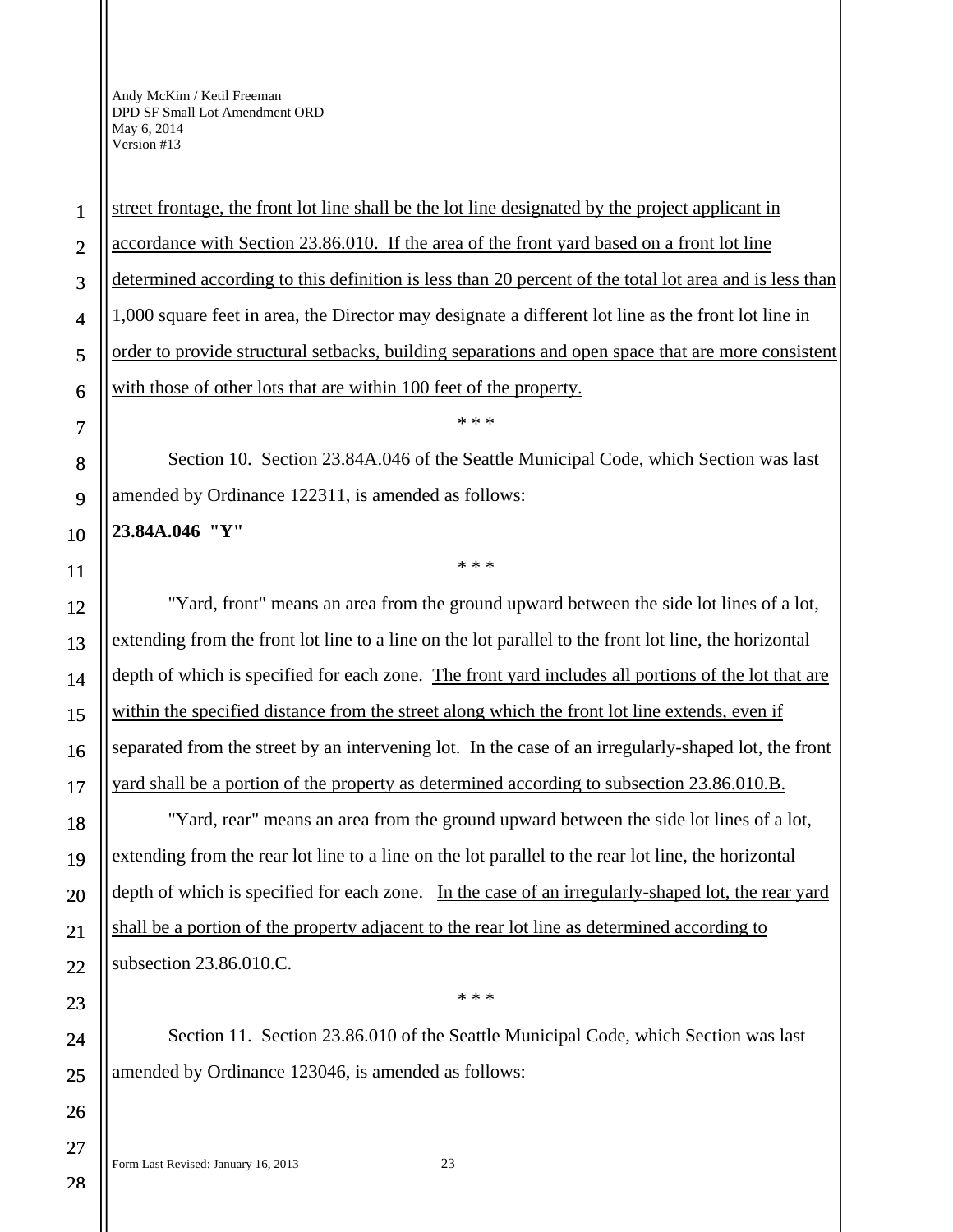## **23.86.010 Yards**

 A. Measuring ((Required Yards))required yards. Required yard dimensions shall be horizontal distances, measured perpendicular to the appropriate lot lines ((<del>(Exhibit 23.86.010</del>) A)))(Exhibit A for 23.86.010). For lots with no street frontage, the applicant may designate the front lot line, provided that under the resulting orientation, the area of the front yard is at least 20 percent of the area of the lot or 1,000 square feet whichever is less. If a lot with frontage on more than one street is developed with an existing principal structure, the orientation of the lot for the purpose of current yard requirements shall be the orientation under which the existing structure is most conforming to current yard standards. \* \* \* Section 12. This ordinance shall take effect and be in force 30 days after its approval by the Mayor, but if not approved and returned by the Mayor within ten days after presentation, it shall take effect as provided by Seattle Municipal Code Section 1.04.020.